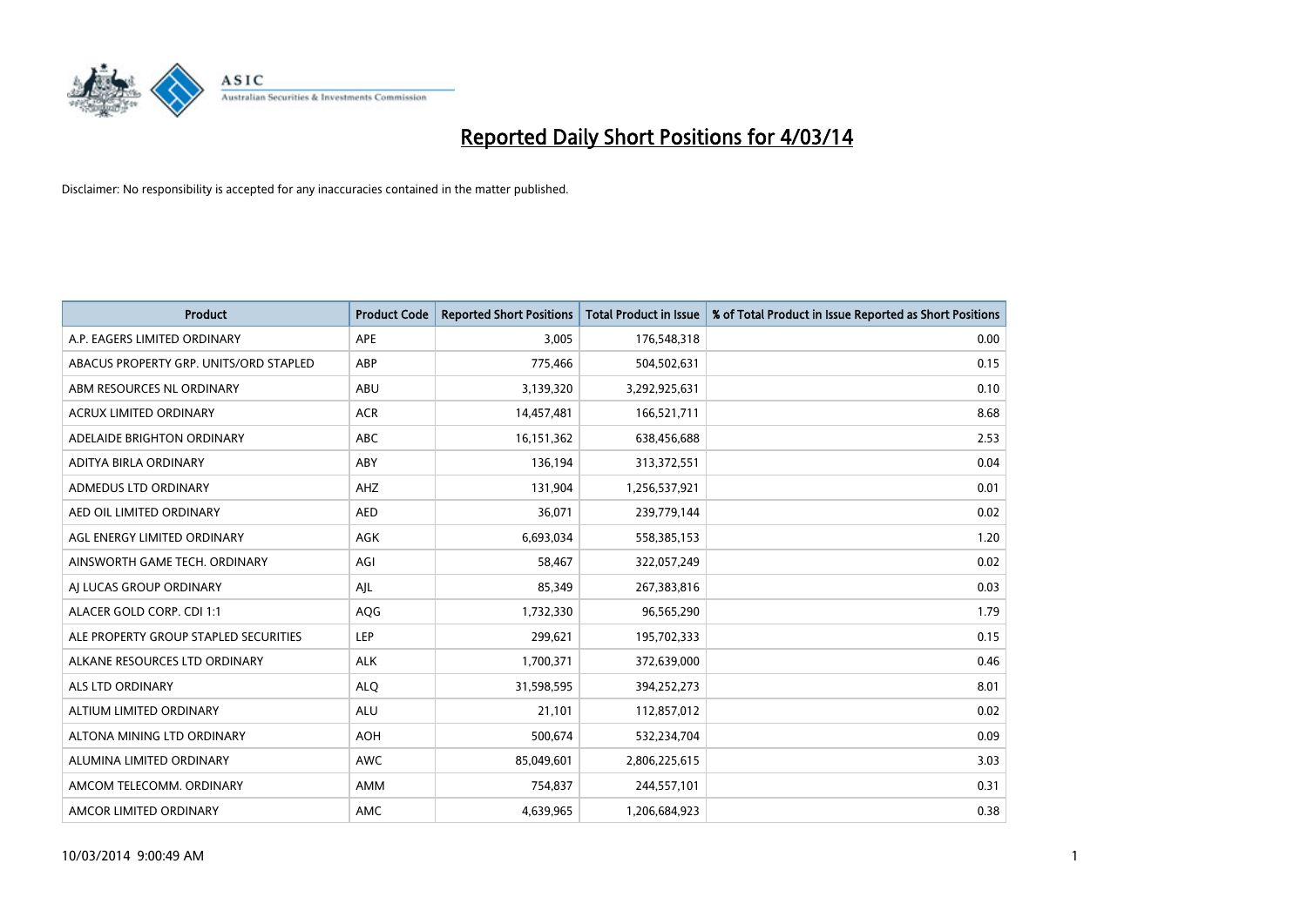

| <b>Product</b>                          | <b>Product Code</b> | <b>Reported Short Positions</b> | <b>Total Product in Issue</b> | % of Total Product in Issue Reported as Short Positions |
|-----------------------------------------|---------------------|---------------------------------|-------------------------------|---------------------------------------------------------|
| AMP CAPITAL CHINA ORDINARY UNITS        | AGF                 | 10,660,324                      | 366,112,610                   | 2.91                                                    |
| AMP LIMITED ORDINARY                    | AMP                 | 30,569,280                      | 2,957,737,964                 | 1.03                                                    |
| AMPELLA MINING ORDINARY                 | AMX                 | 96,087                          | 256,802,883                   | 0.04                                                    |
| ANSELL LIMITED ORDINARY                 | <b>ANN</b>          | 3,505,157                       | 152,762,142                   | 2.29                                                    |
| ANTARES ENERGY LTD ORDINARY             | <b>AZZ</b>          | 763,156                         | 255,000,000                   | 0.30                                                    |
| ANZ BANKING GRP LTD ORDINARY            | ANZ                 | 5,313,420                       | 2,744,102,108                 | 0.19                                                    |
| APA GROUP STAPLED SECURITIES            | APA                 | 31,783,278                      | 835,750,807                   | 3.80                                                    |
| APN NEWS & MEDIA ORDINARY               | <b>APN</b>          | 8,151,531                       | 661,526,586                   | 1.23                                                    |
| AQUARIUS PLATINUM. ORDINARY             | <b>AOP</b>          | 2,978,109                       | 487,782,536                   | 0.61                                                    |
| AQUILA RESOURCES ORDINARY               | <b>AQA</b>          | 13,676,103                      | 411,804,442                   | 3.32                                                    |
| ARAFURA RESOURCE LTD ORDINARY           | ARU                 | 38,002                          | 441,270,644                   | 0.01                                                    |
| ARB CORPORATION ORDINARY                | ARP                 | 1,439,838                       | 72,493,302                    | 1.99                                                    |
| ARDENT LEISURE GROUP STAPLED SECURITIES | AAD                 | 2,550,151                       | 405,055,708                   | 0.63                                                    |
| ARENA REIT. ORDINARY UNITS              | <b>ARF</b>          | 28,202                          | 211,495,653                   | 0.01                                                    |
| ARISTOCRAT LEISURE ORDINARY             | ALL                 | 8,367,264                       | 551,418,047                   | 1.52                                                    |
| ARMIDALE INVEST CORP ORDINARY           | AIK                 | 47,500                          | 230,140,739                   | 0.02                                                    |
| ARRIUM LTD ORDINARY                     | ARI                 | 24,543,556                      | 1,361,469,008                 | 1.80                                                    |
| ASCIANO LIMITED ORDINARY                | <b>AIO</b>          | 5,966,812                       | 975,385,664                   | 0.61                                                    |
| ASG GROUP LIMITED ORDINARY              | <b>ASZ</b>          | 565,389                         | 206,720,839                   | 0.27                                                    |
| ASPEN GROUP ORD/UNITS STAPLED           | <b>APZ</b>          | 48,025                          | 119,946,366                   | 0.04                                                    |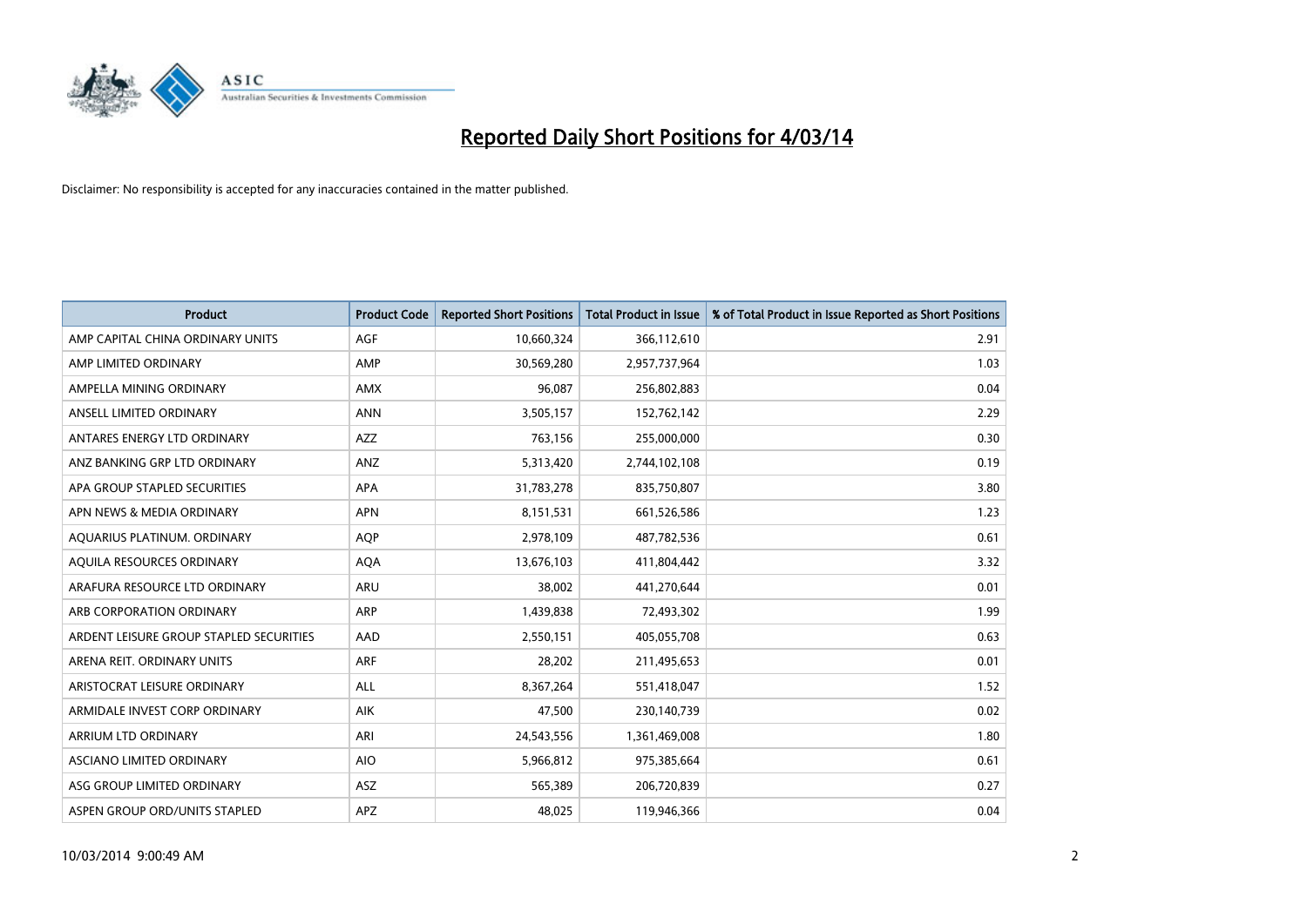

| <b>Product</b>                            | <b>Product Code</b> | <b>Reported Short Positions</b> | <b>Total Product in Issue</b> | % of Total Product in Issue Reported as Short Positions |
|-------------------------------------------|---------------------|---------------------------------|-------------------------------|---------------------------------------------------------|
| ASTRO JAP PROP GROUP STAPLED US PROHIBIT. | AJA                 | 8,959                           | 67,211,752                    | 0.01                                                    |
| ASX LIMITED ORDINARY                      | ASX                 | 3,723,064                       | 193,595,162                   | 1.92                                                    |
| ATLAS IRON LIMITED ORDINARY               | AGO                 | 93,764,637                      | 915,496,158                   | 10.24                                                   |
| ATRUM COAL NL ORDINARY                    | ATU                 | 21,706                          | 76,205,842                    | 0.03                                                    |
| AUCKLAND INTERNATION ORDINARY             | AIA                 | 208                             | 1,322,564,489                 | 0.00                                                    |
| AURIZON HOLDINGS LTD ORDINARY             | AZJ                 | 11,630,362                      | 2,137,284,503                 | 0.54                                                    |
| AURORA OIL & GAS ORDINARY                 | <b>AUT</b>          | 4,491,812                       | 448,785,778                   | 1.00                                                    |
| AUSDRILL LIMITED ORDINARY                 | ASL                 | 29,509,011                      | 312,277,224                   | 9.45                                                    |
| AUSENCO LIMITED ORDINARY                  | AAX                 | 1,891,033                       | 168,449,799                   | 1.12                                                    |
| AUSTAL LIMITED ORDINARY                   | ASB                 | 429,317                         | 346,379,377                   | 0.12                                                    |
| AUSTBROKERS HOLDINGS ORDINARY             | <b>AUB</b>          | 90                              | 59,642,171                    | 0.00                                                    |
| AUSTIN ENGINEERING ORDINARY               | <b>ANG</b>          | 616,601                         | 84,274,004                    | 0.73                                                    |
| AUSTRALAND PROPERTY STAPLED SECURITY      | <b>ALZ</b>          | 2,139,365                       | 578,324,670                   | 0.37                                                    |
| AUSTRALIAN AGRICULT, ORDINARY             | AAC                 | 4,236,333                       | 532,294,404                   | 0.80                                                    |
| AUSTRALIAN INFR LTD ORDINARY              | <b>AIX</b>          | 20,098                          | 620,733,944                   | 0.00                                                    |
| AUSTRALIAN PHARM, ORDINARY                | API                 | 11,050,651                      | 488,115,883                   | 2.26                                                    |
| AUTOMOTIVE HOLDINGS ORDINARY              | AHE                 | 793,015                         | 260,579,682                   | 0.30                                                    |
| AVEO GROUP STAPLED SECURITIES             | AOG                 | 10,204,446                      | 500,111,460                   | 2.04                                                    |
| AWE LIMITED ORDINARY                      | AWE                 | 302,941                         | 522,696,385                   | 0.06                                                    |
| AZONTO PET LTD ORDINARY                   | APY                 |                                 | 1,158,625,100                 | 0.00                                                    |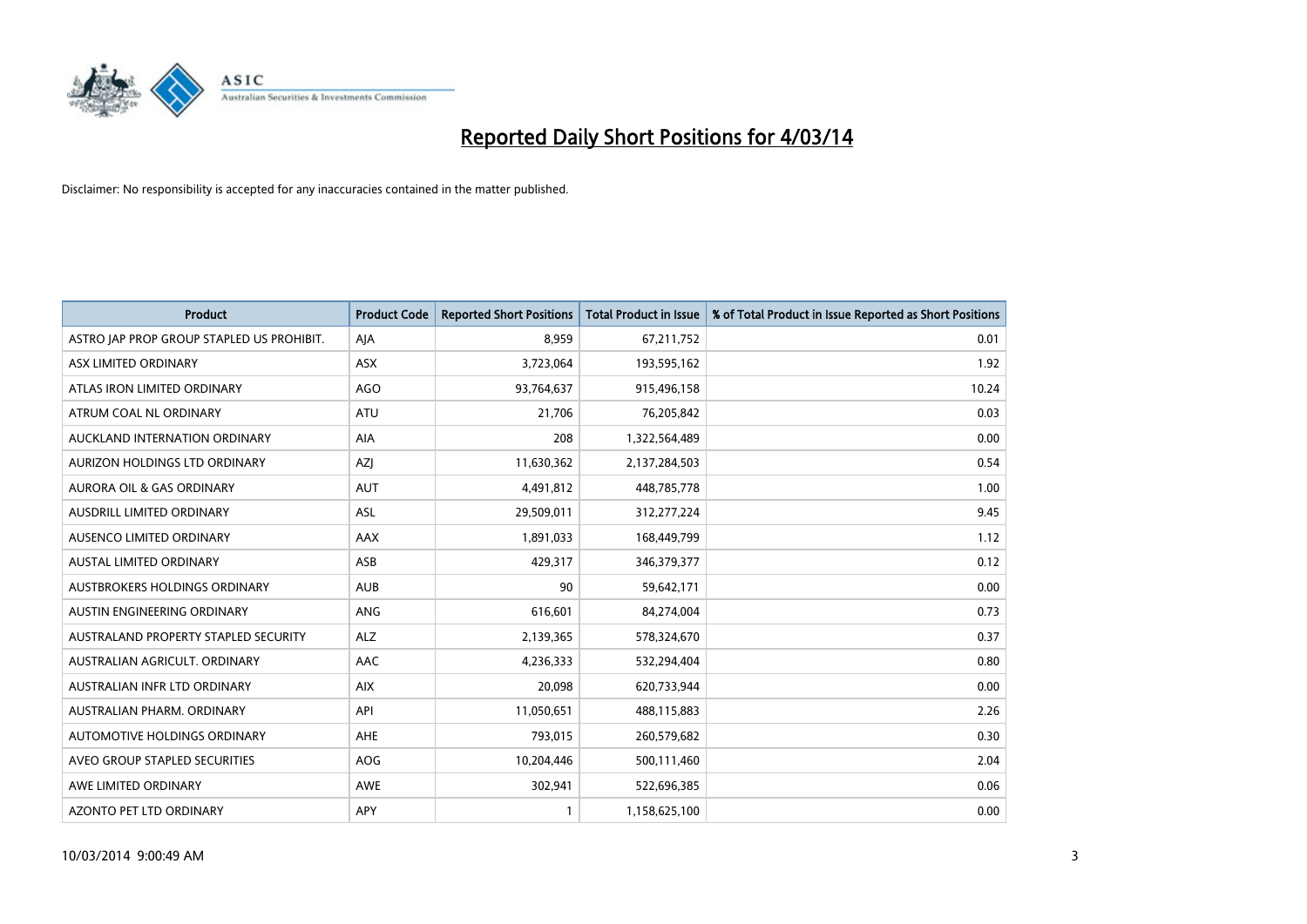

| <b>Product</b>                                | <b>Product Code</b> | <b>Reported Short Positions</b> | <b>Total Product in Issue</b> | % of Total Product in Issue Reported as Short Positions |
|-----------------------------------------------|---------------------|---------------------------------|-------------------------------|---------------------------------------------------------|
| <b>BANDANNA ENERGY ORDINARY</b>               | <b>BND</b>          | 23,037,158                      | 528,481,199                   | 4.36                                                    |
| BANK OF QUEENSLAND. ORDINARY                  | <b>BOQ</b>          | 3,353,425                       | 322,566,581                   | 1.04                                                    |
| <b>BANNERMAN RESOURCES ORDINARY</b>           | <b>BMN</b>          | 831,300                         | 322,885,298                   | 0.26                                                    |
| <b>BASE RES LIMITED ORDINARY</b>              | <b>BSE</b>          | 6,770,593                       | 561,840,029                   | 1.21                                                    |
| <b>BATHURST RES LTD. ORDINARY</b>             | <b>BRL</b>          | 15,662,430                      | 821,457,725                   | 1.91                                                    |
| <b>BC IRON LIMITED ORDINARY</b>               | <b>BCI</b>          | 124,490                         | 124,028,630                   | 0.10                                                    |
| BEACH ENERGY LIMITED ORDINARY                 | <b>BPT</b>          | 19,043,524                      | 1,283,241,004                 | 1.48                                                    |
| BEADELL RESOURCE LTD ORDINARY                 | <b>BDR</b>          | 38,036,690                      | 790,777,280                   | 4.81                                                    |
| BEGA CHEESE LTD ORDINARY                      | <b>BGA</b>          | 47,979                          | 152,245,802                   | 0.03                                                    |
| BENDIGO AND ADELAIDE ORDINARY                 | <b>BEN</b>          | 11,214,248                      | 410,010,013                   | 2.74                                                    |
| BENITEC BIOPHARMA ORDINARY                    | <b>BLT</b>          | 2,820                           | 100,083,986                   | 0.00                                                    |
| BENTHAM IMF LTD ORDINARY                      | <b>IMF</b>          | 3,859,961                       | 164,380,143                   | 2.35                                                    |
| BERKELEY RESOURCES ORDINARY                   | <b>BKY</b>          | 239,602                         | 180,361,323                   | 0.13                                                    |
| BETASHARES ASX RES ETF UNITS                  | <b>ORE</b>          | 517,432                         | 3,020,814                     | 17.13                                                   |
| BHP BILLITON LIMITED ORDINARY                 | <b>BHP</b>          | 7,335,213                       | 3,211,691,105                 | 0.23                                                    |
| <b>BILLABONG ORDINARY</b>                     | <b>BBG</b>          | 18,478,807                      | 809,998,300                   | 2.28                                                    |
| BILLABONG RTS11-MAR-14FORUS                   | <b>BBGR</b>         | 834,391                         | 180,273,753                   | 0.46                                                    |
| <b>BLACKMORES LIMITED ORDINARY</b>            | <b>BKL</b>          | 5,629                           | 17,046,032                    | 0.03                                                    |
| <b>BLACKTHORN RESOURCES ORD US PROHIBITED</b> | <b>BTR</b>          | 412,524                         | 164,285,950                   | 0.25                                                    |
| <b>BLUESCOPE STEEL LTD ORDINARY</b>           | <b>BSL</b>          | 6,123,994                       | 558,733,728                   | 1.10                                                    |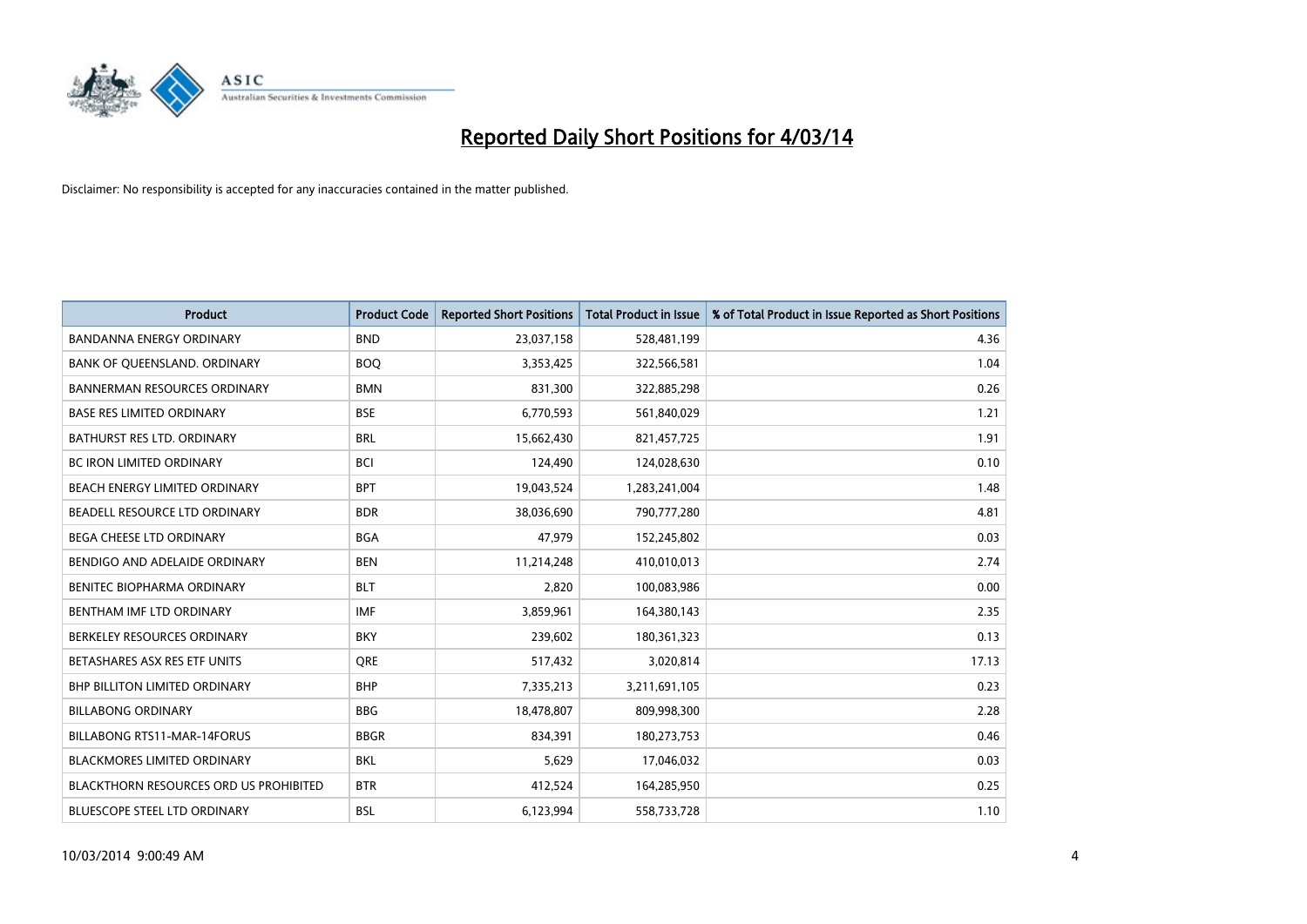

| <b>Product</b>                     | <b>Product Code</b> | <b>Reported Short Positions</b> | Total Product in Issue | % of Total Product in Issue Reported as Short Positions |
|------------------------------------|---------------------|---------------------------------|------------------------|---------------------------------------------------------|
| <b>BOART LONGYEAR ORDINARY</b>     | <b>BLY</b>          | 43,934,914                      | 461,163,412            | 9.53                                                    |
| <b>BOOM LOGISTICS ORDINARY</b>     | <b>BOL</b>          | 90,000                          | 474,868,764            | 0.02                                                    |
| BORAL LIMITED, ORDINARY            | <b>BLD</b>          | 46,264,265                      | 778,739,826            | 5.94                                                    |
| BRADKEN LIMITED ORDINARY           | <b>BKN</b>          | 21,622,845                      | 169,240,662            | 12.78                                                   |
| <b>BRAMBLES LIMITED ORDINARY</b>   | <b>BXB</b>          | 1,741,101                       | 1,562,081,651          | 0.11                                                    |
| BREVILLE GROUP LTD ORDINARY        | <b>BRG</b>          | 2,512,411                       | 130,095,322            | 1.93                                                    |
| <b>BRICKWORKS LIMITED ORDINARY</b> | <b>BKW</b>          | 68,175                          | 148,038,996            | 0.05                                                    |
| BROCKMAN MINING LTD ORDINARY       | <b>BCK</b>          | 36                              | 8,381,982,131          | 0.00                                                    |
| BT INVESTMENT MNGMNT ORDINARY      | <b>BTT</b>          | 585,176                         | 282,727,073            | 0.21                                                    |
| <b>BURU ENERGY ORDINARY</b>        | <b>BRU</b>          | 13,753,000                      | 298,505,530            | 4.61                                                    |
| <b>BWP TRUST ORDINARY UNITS</b>    | <b>BWP</b>          | 4,202,388                       | 634,395,195            | 0.66                                                    |
| CABCHARGE AUSTRALIA ORDINARY       | CAB                 | 10,255,542                      | 120,430,683            | 8.52                                                    |
| CALTEX AUSTRALIA ORDINARY          | <b>CTX</b>          | 1,759,191                       | 270,000,000            | 0.65                                                    |
| <b>CARDNO LIMITED ORDINARY</b>     | CDD                 | 6,209,094                       | 146,779,250            | 4.23                                                    |
| <b>CARINDALE PROPERTY UNIT</b>     | <b>CDP</b>          | 1,655                           | 70,000,000             | 0.00                                                    |
| CARNARVON PETROLEUM ORDINARY       | <b>CVN</b>          | 12,220                          | 986,565,952            | 0.00                                                    |
| CARSALES.COM LTD ORDINARY          | <b>CRZ</b>          | 7,415,660                       | 237,773,965            | 3.12                                                    |
| CASH CONVERTERS ORDINARY           | CCV                 | 9,036,831                       | 426,302,767            | 2.12                                                    |
| CEDAR WOODS PROP. ORDINARY         | <b>CWP</b>          | 52,060                          | 73,732,683             | 0.07                                                    |
| CENTRAL PETROLEUM ORDINARY         | <b>CTP</b>          | 807,133                         | 309,219,473            | 0.26                                                    |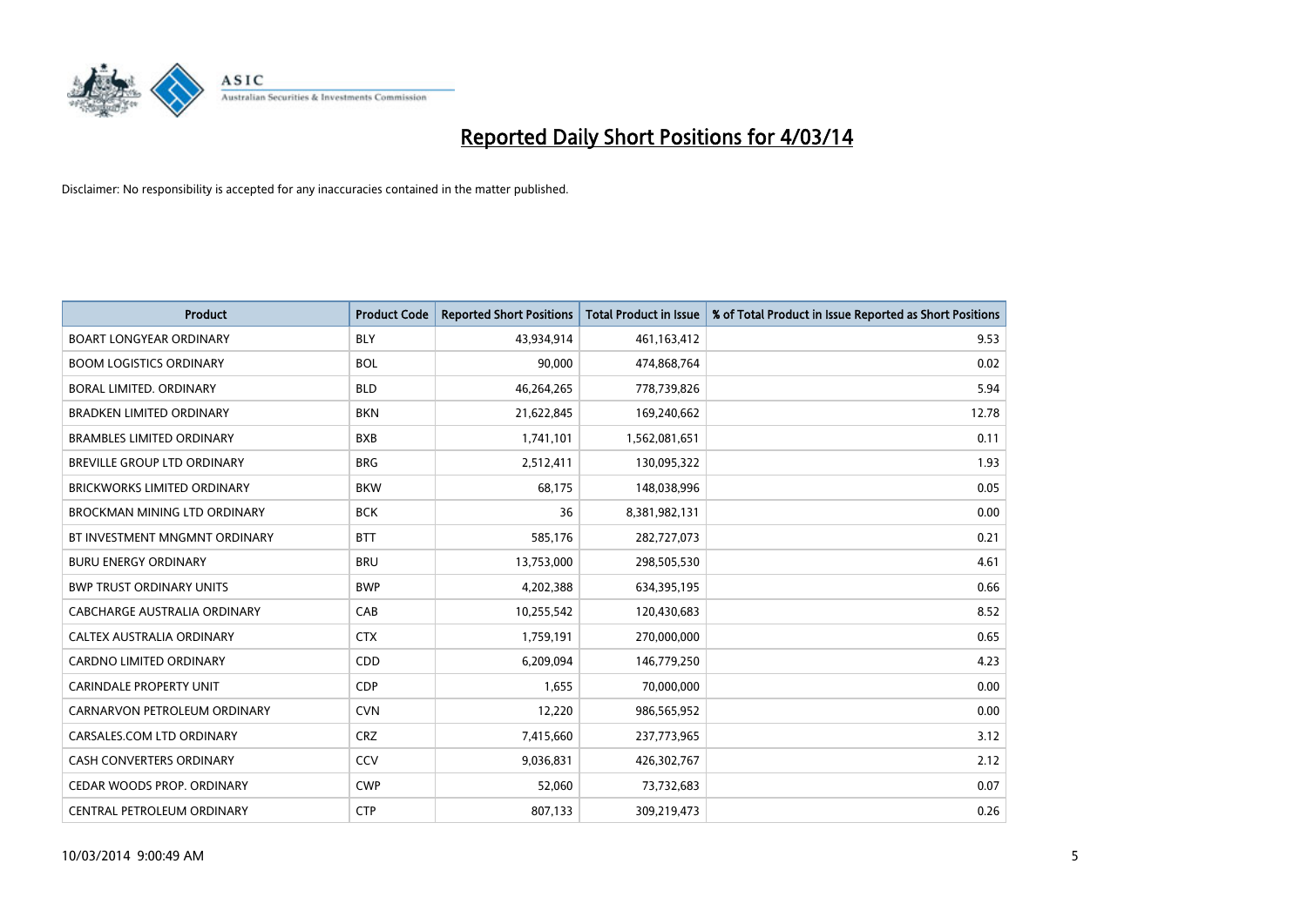

| <b>Product</b>                           | <b>Product Code</b> | <b>Reported Short Positions</b> | <b>Total Product in Issue</b> | % of Total Product in Issue Reported as Short Positions |
|------------------------------------------|---------------------|---------------------------------|-------------------------------|---------------------------------------------------------|
| <b>CERAMIC FUEL CELLS ORDINARY</b>       | <b>CFU</b>          | 8,118                           | 1,751,724,324                 | 0.00                                                    |
| CFS RETAIL TRUST GRP STAPLED SECURITIES  | <b>CFX</b>          | 66,151,321                      | 3,018,050,810                 | 2.19                                                    |
| <b>CHALICE GOLD MINES ORDINARY</b>       | <b>CHN</b>          | 5,000,000                       | 297,528,310                   | 1.68                                                    |
| <b>CHALLENGER DIV.PRO. STAPLED UNITS</b> | <b>CDI</b>          | 32,374                          | 214,101,013                   | 0.02                                                    |
| <b>CHALLENGER LIMITED ORDINARY</b>       | <b>CGF</b>          | 525,671                         | 530,862,585                   | 0.10                                                    |
| CHARTER HALL GROUP STAPLED US PROHIBIT.  | <b>CHC</b>          | 497,330                         | 311,083,452                   | 0.16                                                    |
| <b>CHARTER HALL RETAIL UNITS</b>         | <b>CQR</b>          | 10,787,127                      | 369,040,750                   | 2.92                                                    |
| <b>CHORUS LIMITED ORDINARY</b>           | <b>CNU</b>          | 410,218                         | 396,369,767                   | 0.10                                                    |
| CITIGOLD CORP LTD ORDINARY               | <b>CTO</b>          | 153,427                         | 1,495,764,906                 | 0.01                                                    |
| CLINUVEL PHARMACEUT, ORDINARY            | <b>CUV</b>          | 600                             | 38,217,038                    | 0.00                                                    |
| COAL OF AFRICA LTD ORDINARY              | <b>CZA</b>          | 426                             | 1,048,368,613                 | 0.00                                                    |
| <b>COALSPUR MINES LTD ORDINARY</b>       | <b>CPL</b>          | 7,212,566                       | 641,394,435                   | 1.12                                                    |
| <b>COBAR CONSOLIDATED ORDINARY</b>       | <b>CCU</b>          | 100,000                         | 329,715,353                   | 0.03                                                    |
| COCA-COLA AMATIL ORDINARY                | <b>CCL</b>          | 16,305,835                      | 763,590,249                   | 2.14                                                    |
| COCHLEAR LIMITED ORDINARY                | <b>COH</b>          | 9,509,108                       | 57,062,020                    | 16.66                                                   |
| <b>COCKATOO COAL ORDINARY</b>            | COK                 | 167,987                         | 4,514,548,852                 | 0.00                                                    |
| <b>CODAN LIMITED ORDINARY</b>            | <b>CDA</b>          | 643,224                         | 176,969,924                   | 0.36                                                    |
| <b>COFFEY INTERNATIONAL ORDINARY</b>     | <b>COF</b>          | 18,923                          | 255,833,165                   | 0.01                                                    |
| <b>COKAL LTD ORDINARY</b>                | <b>CKA</b>          | 13,650                          | 471,103,926                   | 0.00                                                    |
| <b>COLLECTION HOUSE ORDINARY</b>         | <b>CLH</b>          | 2.079.078                       | 128,969,148                   | 1.61                                                    |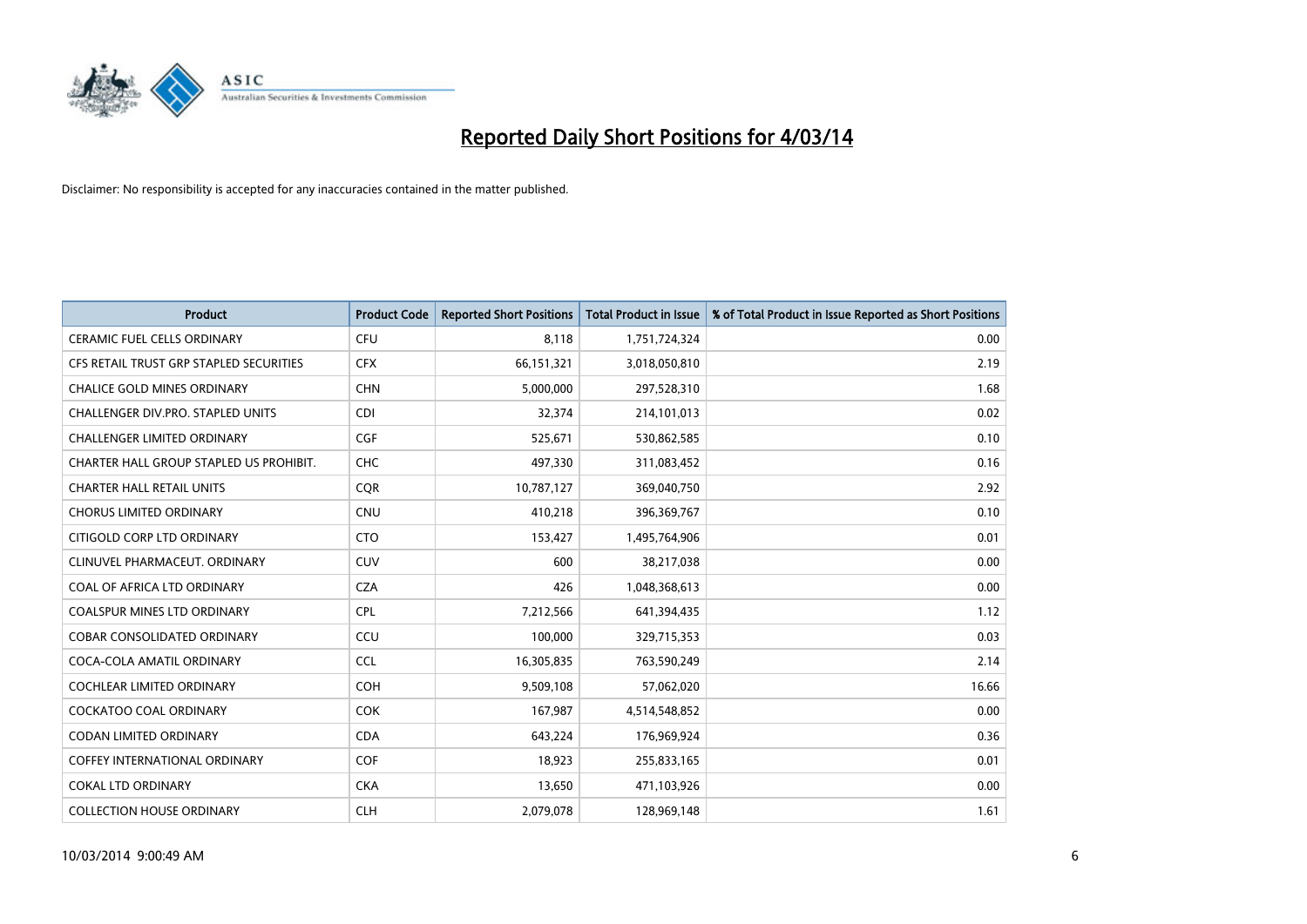

| <b>Product</b>                          | <b>Product Code</b> | <b>Reported Short Positions</b> | <b>Total Product in Issue</b> | % of Total Product in Issue Reported as Short Positions |
|-----------------------------------------|---------------------|---------------------------------|-------------------------------|---------------------------------------------------------|
| COMMONWEALTH BANK, ORDINARY             | <b>CBA</b>          | 8,964,844                       | 1,611,928,836                 | 0.56                                                    |
| COMMONWEALTH PROP ORDINARY UNITS        | <b>CPA</b>          | 4,487,993                       | 2,347,003,413                 | 0.19                                                    |
| <b>COMPASS RESOURCES ORDINARY</b>       | <b>CMR</b>          | 7,472                           | 1,403,744,100                 | 0.00                                                    |
| <b>COMPUTERSHARE LTD ORDINARY</b>       | <b>CPU</b>          | 11,941,935                      | 556,203,079                   | 2.15                                                    |
| <b>COOPER ENERGY LTD ORDINARY</b>       | <b>COE</b>          | 220,357                         | 329,235,509                   | 0.07                                                    |
| <b>CORP TRAVEL LIMITED ORDINARY</b>     | <b>CTD</b>          | 18,866                          | 89,890,762                    | 0.02                                                    |
| COVER-MORE GRP LTD ORDINARY             | <b>CVO</b>          | 1,356,751                       | 317,750,000                   | 0.43                                                    |
| <b>CREDIT CORP GROUP ORDINARY</b>       | <b>CCP</b>          | 164,923                         | 46,131,882                    | 0.36                                                    |
| <b>CROMWELL PROP STAPLED SECURITIES</b> | <b>CMW</b>          | 15,898,272                      | 1,724,697,156                 | 0.92                                                    |
| <b>CROWE HORWATH AUS ORDINARY</b>       | <b>CRH</b>          | 715,297                         | 273,005,429                   | 0.26                                                    |
| CROWN RESORTS LTD ORDINARY              | <b>CWN</b>          | 3,589,004                       | 728,394,185                   | 0.49                                                    |
| <b>CSG LIMITED ORDINARY</b>             | CSV                 | 707                             | 278,973,075                   | 0.00                                                    |
| <b>CSL LIMITED ORDINARY</b>             | <b>CSL</b>          | 793,544                         | 484,140,242                   | 0.16                                                    |
| <b>CSR LIMITED ORDINARY</b>             | <b>CSR</b>          | 14,432,612                      | 506,000,315                   | 2.85                                                    |
| <b>CUDECO LIMITED ORDINARY</b>          | CDU                 | 8,094,660                       | 234,033,408                   | 3.46                                                    |
| DART ENERGY LTD ORDINARY                | <b>DTE</b>          | 4,659,443                       | 1,108,752,733                 | 0.42                                                    |
| DATA#3 LIMITED ORDINARY                 | DTL                 | 205,974                         | 153,974,950                   | 0.13                                                    |
| DAVID JONES LIMITED ORDINARY            | <b>DJS</b>          | 33,649,986                      | 537,137,845                   | 6.26                                                    |
| DECMIL GROUP LIMITED ORDINARY           | <b>DCG</b>          | 2,905,634                       | 168,657,794                   | 1.72                                                    |
| DEEP YELLOW LIMITED ORDINARY            | <b>DYL</b>          | 10,002                          | 1,614,056,807                 | 0.00                                                    |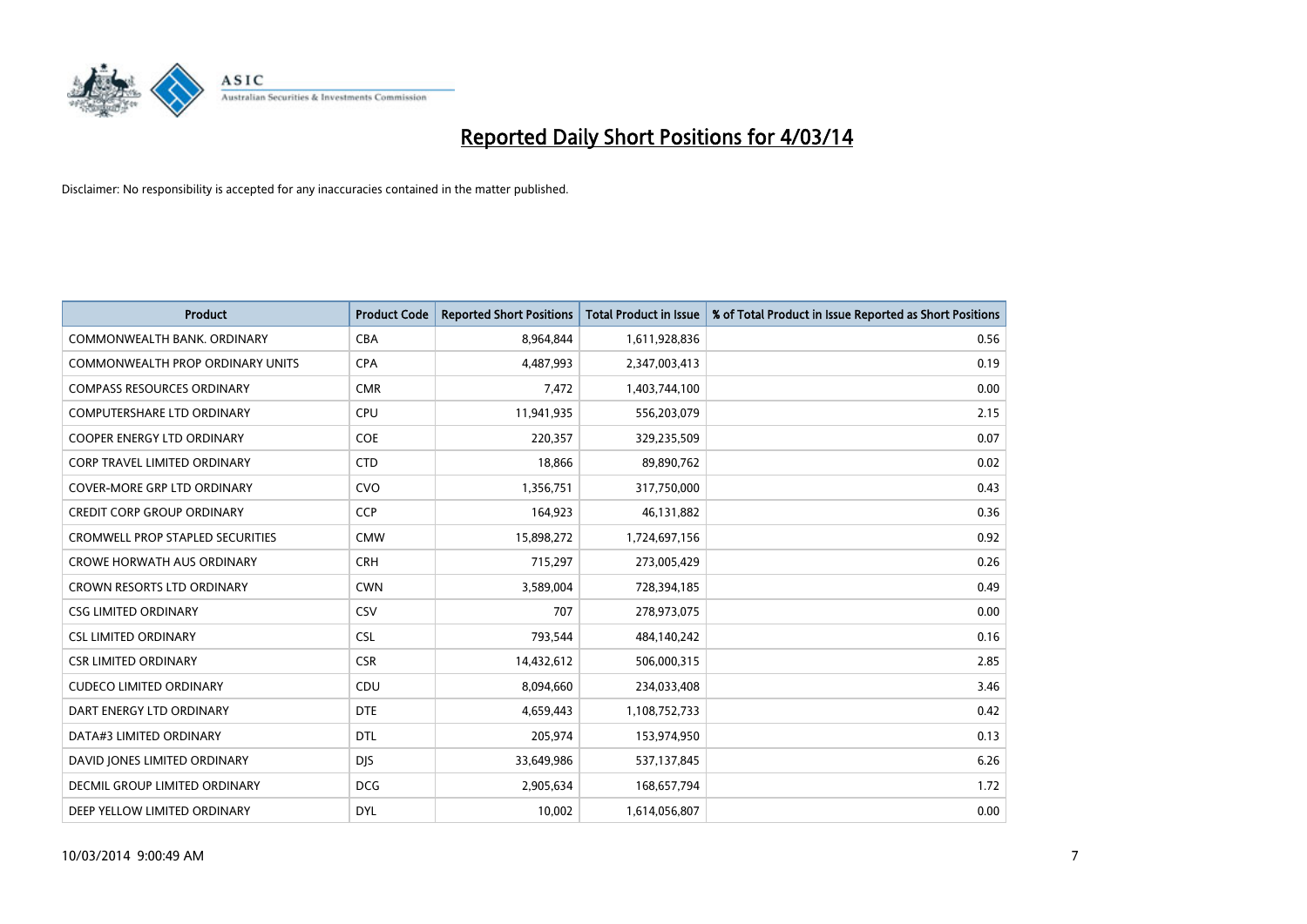

| <b>Product</b>                       | <b>Product Code</b> | <b>Reported Short Positions</b> | <b>Total Product in Issue</b> | % of Total Product in Issue Reported as Short Positions |
|--------------------------------------|---------------------|---------------------------------|-------------------------------|---------------------------------------------------------|
| DEVINE LIMITED ORDINARY              | <b>DVN</b>          | 10,000                          | 158,730,556                   | 0.01                                                    |
| DEXUS PROPERTY GROUP STAPLED UNITS   | <b>DXS</b>          | 23,803,647                      | 5,175,679,451                 | 0.46                                                    |
| DICK SMITH HLDGS ORDINARY            | <b>DSH</b>          | 10,612,141                      | 236,511,364                   | 4.49                                                    |
| DISCOVERY METALS LTD ORDINARY        | <b>DML</b>          | 4,532,610                       | 560,034,418                   | 0.81                                                    |
| DOMINO PIZZA ENTERPR ORDINARY        | <b>DMP</b>          | 1,835,897                       | 85,915,713                    | 2.14                                                    |
| DONACO INTERNATIONAL ORDINARY        | <b>DNA</b>          | 938,043                         | 401,051,771                   | 0.23                                                    |
| DORAY MINERALS LTD ORDINARY          | <b>DRM</b>          | 2,645                           | 163,326,768                   | 0.00                                                    |
| DOWNER EDI LIMITED ORDINARY          | <b>DOW</b>          | 14,737,871                      | 434,734,970                   | 3.39                                                    |
| DRAGON MINING LTD ORDINARY           | <b>DRA</b>          | 50.000                          | 88,840,613                    | 0.06                                                    |
| DRILLSEARCH ENERGY ORDINARY          | <b>DLS</b>          | 15,817,370                      | 432,965,895                   | 3.65                                                    |
| DUET GROUP STAPLED US PROHIBIT.      | <b>DUE</b>          | 18,929,070                      | 1,296,528,384                 | 1.46                                                    |
| DULUXGROUP LIMITED ORDINARY          | <b>DLX</b>          | 632,552                         | 381,093,950                   | 0.17                                                    |
| DWS LTD ORDINARY                     | <b>DWS</b>          | 5,613                           | 132,362,763                   | 0.00                                                    |
| ECHO ENTERTAINMENT ORDINARY          | EGP                 | 24,005,513                      | 825,672,730                   | 2.91                                                    |
| <b>ELDERS LIMITED ORDINARY</b>       | <b>ELD</b>          | 19,776,311                      | 455,013,329                   | 4.35                                                    |
| ELEMENTAL MINERALS ORDINARY          | <b>ELM</b>          | 469,132                         | 303,263,391                   | 0.15                                                    |
| <b>EMECO HOLDINGS ORDINARY</b>       | <b>EHL</b>          | 13,694,084                      | 599,675,707                   | 2.28                                                    |
| <b>ENDEAVOUR MIN CORP CDI 1:1</b>    | <b>EVR</b>          | 94,358                          | 76,697,439                    | 0.12                                                    |
| <b>ENERGY RESOURCES ORDINARY 'A'</b> | <b>ERA</b>          | 11,411,614                      | 517,725,062                   | 2.20                                                    |
| <b>ENERGY WORLD CORPOR. ORDINARY</b> | <b>EWC</b>          | 57,953,743                      | 1,734,166,672                 | 3.34                                                    |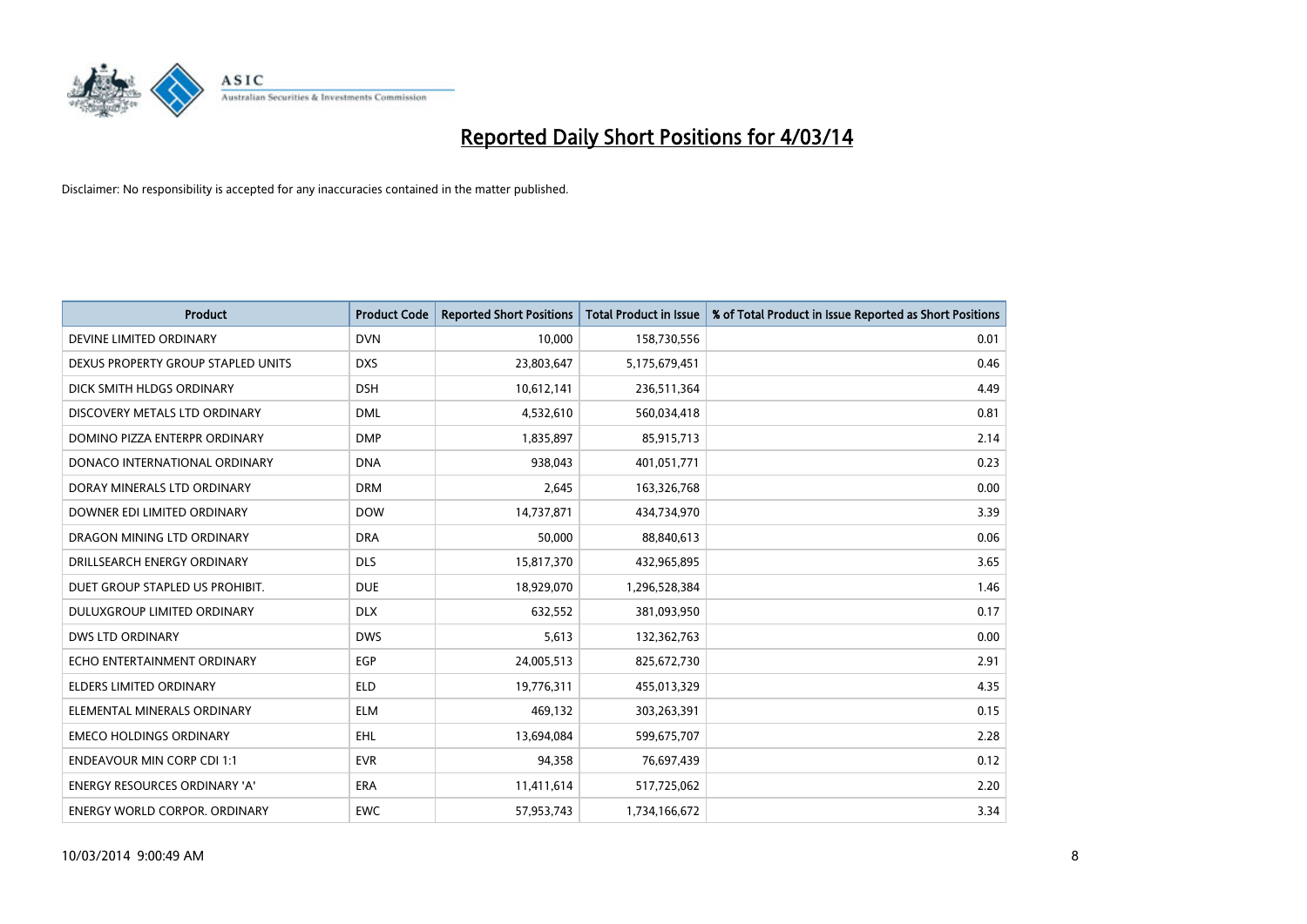

| <b>Product</b>                         | <b>Product Code</b> | <b>Reported Short Positions</b> | <b>Total Product in Issue</b> | % of Total Product in Issue Reported as Short Positions |
|----------------------------------------|---------------------|---------------------------------|-------------------------------|---------------------------------------------------------|
| <b>ENVESTRA LIMITED ORDINARY</b>       | <b>ENV</b>          | 331,957                         | 1,796,808,474                 | 0.02                                                    |
| EQUATORIAL RES LTD ORDINARY            | EQX                 | 2,009                           | 122,185,353                   | 0.00                                                    |
| ERM POWER LIMITED ORDINARY             | EPW                 | 503,820                         | 238,714,606                   | 0.21                                                    |
| ESERVGLOBAL LIMITED ORDINARY           | ESV                 | 3,000,000                       | 253,545,997                   | 1.18                                                    |
| ETHANE PIPELINE STAPLED SECURITIES     | <b>EPX</b>          | 10,000                          | 69,302,275                    | 0.01                                                    |
| EVOLUTION MINING LTD ORDINARY          | <b>EVN</b>          | 29,111,604                      | 708,652,367                   | 4.11                                                    |
| FAIRFAX MEDIA LTD ORDINARY             | <b>FXI</b>          | 183,135,521                     | 2,351,955,725                 | 7.79                                                    |
| FANTASTIC HOLDINGS ORDINARY            | <b>FAN</b>          | 19,938                          | 103,068,398                   | 0.02                                                    |
| <b>FAR LTD ORDINARY</b>                | <b>FAR</b>          | 31,140,208                      | 2,499,846,742                 | 1.25                                                    |
| FEDERATION CNTRES ORD/UNIT STAPLED SEC | FDC                 | 4,994,121                       | 1,427,641,565                 | 0.35                                                    |
| FISHER & PAYKEL H. ORDINARY            | <b>FPH</b>          | 1,532,729                       | 551,023,347                   | 0.28                                                    |
| FLEETWOOD CORP ORDINARY                | <b>FWD</b>          | 2,409,650                       | 60,522,619                    | 3.98                                                    |
| FLETCHER BUILDING ORDINARY             | <b>FBU</b>          | 1,640,962                       | 687,854,788                   | 0.24                                                    |
| FLEXIGROUP LIMITED ORDINARY            | <b>FXL</b>          | 1,065,245                       | 304,096,060                   | 0.35                                                    |
| FLIGHT CENTRE TRAVEL ORDINARY          | <b>FLT</b>          | 6,322,435                       | 100,554,606                   | 6.29                                                    |
| FLINDERS MINES LTD ORDINARY            | <b>FMS</b>          | 7,006,615                       | 1,826,866,748                 | 0.38                                                    |
| FOCUS MINERALS LTD ORDINARY            | <b>FML</b>          | 10,000,002                      | 9,137,375,877                 | 0.11                                                    |
| FORGE GROUP LIMITED ORDINARY           | FGE                 | 4,264,315                       | 86,169,014                    | 4.95                                                    |
| FORTESCUE METALS GRP ORDINARY          | <b>FMG</b>          | 158,803,844                     | 3,113,798,151                 | 5.10                                                    |
| <b>G.U.D. HOLDINGS ORDINARY</b>        | GUD                 | 4,367,571                       | 71,241,319                    | 6.13                                                    |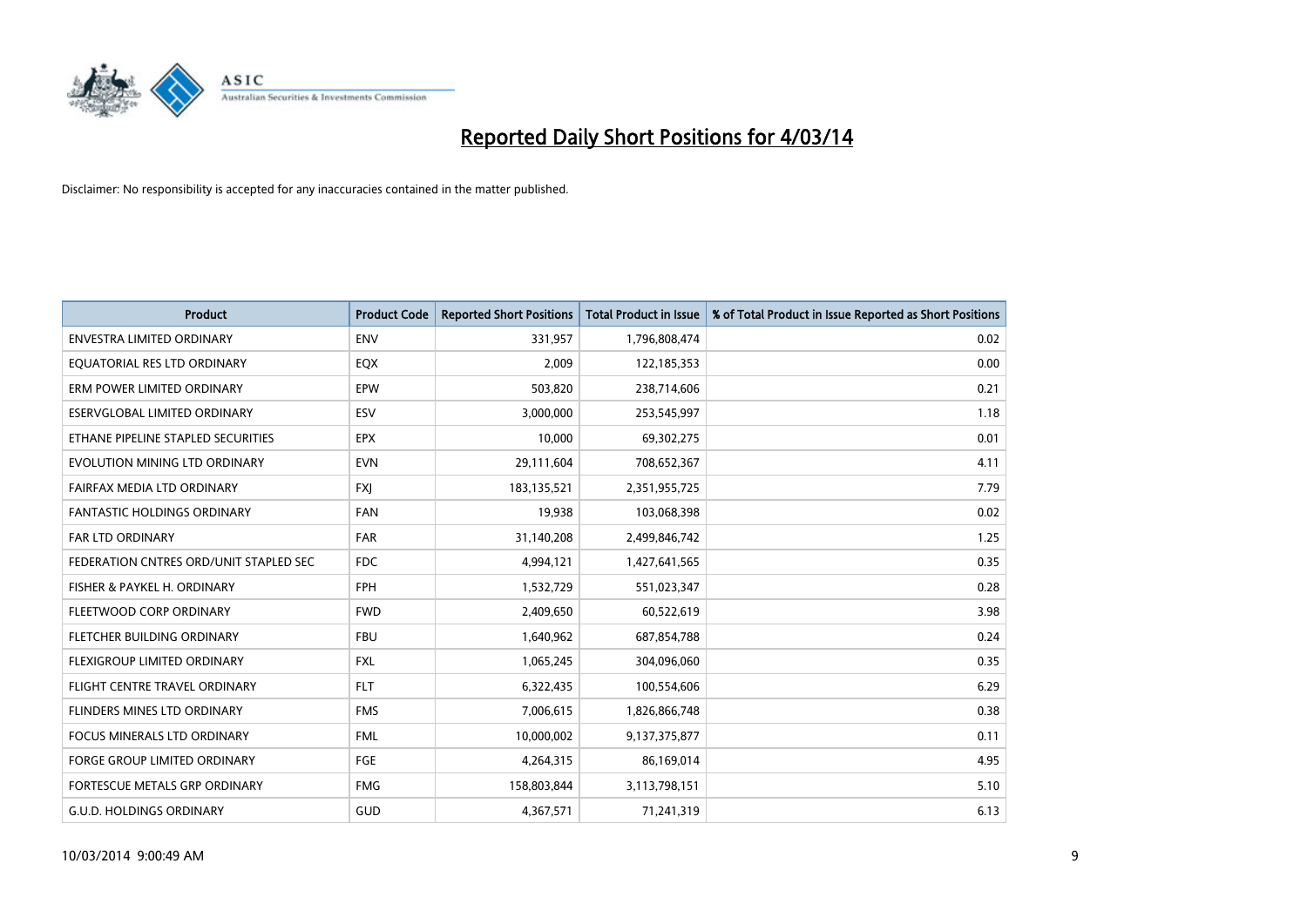

| <b>Product</b>                                   | <b>Product Code</b> | <b>Reported Short Positions</b> | <b>Total Product in Issue</b> | % of Total Product in Issue Reported as Short Positions |
|--------------------------------------------------|---------------------|---------------------------------|-------------------------------|---------------------------------------------------------|
| <b>G8 EDUCATION LIMITED ORDINARY</b>             | <b>GEM</b>          | 2,473,143                       | 301,705,105                   | 0.82                                                    |
| <b>GALAXY RESOURCES ORDINARY</b>                 | <b>GXY</b>          | 340,856                         | 1,027,073,389                 | 0.03                                                    |
| <b>GBST HOLDINGS ORDINARY</b>                    | <b>GBT</b>          | 12,819                          | 66,561,725                    | 0.02                                                    |
| <b>GENETIC TECHNOLOGIES ORDINARY</b>             | GTG                 | 667,500                         | 631,951,612                   | 0.11                                                    |
| <b>GEODYNAMICS LIMITED ORDINARY</b>              | GDY                 | 850                             | 406,452,608                   | 0.00                                                    |
| GI DYNAMICS, INC CDI US PROHIBITED               | GID                 | 921,000                         | 395,856,465                   | 0.23                                                    |
| <b>GINDALBIE METALS LTD ORDINARY</b>             | GBG                 | 45,930,357                      | 1,493,660,842                 | 3.08                                                    |
| <b>GOODMAN FIELDER. ORDINARY</b>                 | <b>GFF</b>          | 52,098,488                      | 1,955,559,207                 | 2.66                                                    |
| <b>GOODMAN GROUP STAPLED</b>                     | <b>GMG</b>          | 3,255,666                       | 1,727,685,976                 | 0.19                                                    |
| <b>GPT GROUP STAPLED SEC.</b>                    | <b>GPT</b>          | 5,070,781                       | 1,685,779,634                 | 0.30                                                    |
| <b>GRAINCORP LIMITED A CLASS ORDINARY</b>        | <b>GNC</b>          | 1,754,059                       | 228,855,628                   | 0.77                                                    |
| <b>GRANGE RESOURCES. ORDINARY</b>                | GRR                 | 4,594,657                       | 1,157,097,869                 | 0.40                                                    |
| <b>GREENLAND MIN EN LTD ORDINARY</b>             | GGG                 | 3,327,575                       | 574,572,911                   | 0.58                                                    |
| <b>GROWTHPOINT PROPERTY ORD/UNIT STAPLED SEC</b> | GOZ                 | 10,959                          | 475,705,269                   | 0.00                                                    |
| <b>GRYPHON MINERALS LTD ORDINARY</b>             | GRY                 | 3,542,640                       | 400,889,282                   | 0.88                                                    |
| <b>GUILDFORD COAL LTD ORDINARY</b>               | <b>GUF</b>          | 230,759                         | 744,594,332                   | 0.03                                                    |
| <b>GUINNESS PEAT GROUP. CDI 1:1</b>              | GPG                 | 81,925                          | 185,725,775                   | 0.04                                                    |
| <b>GWA GROUP LTD ORDINARY</b>                    | <b>GWA</b>          | 9,366,498                       | 306,533,770                   | 3.06                                                    |
| <b>HARVEY NORMAN ORDINARY</b>                    | <b>HVN</b>          | 56,908,039                      | 1,062,316,784                 | 5.36                                                    |
| <b>HENDERSON GROUP CDI 1:1</b>                   | <b>HGG</b>          | 403,387                         | 664,031,107                   | 0.06                                                    |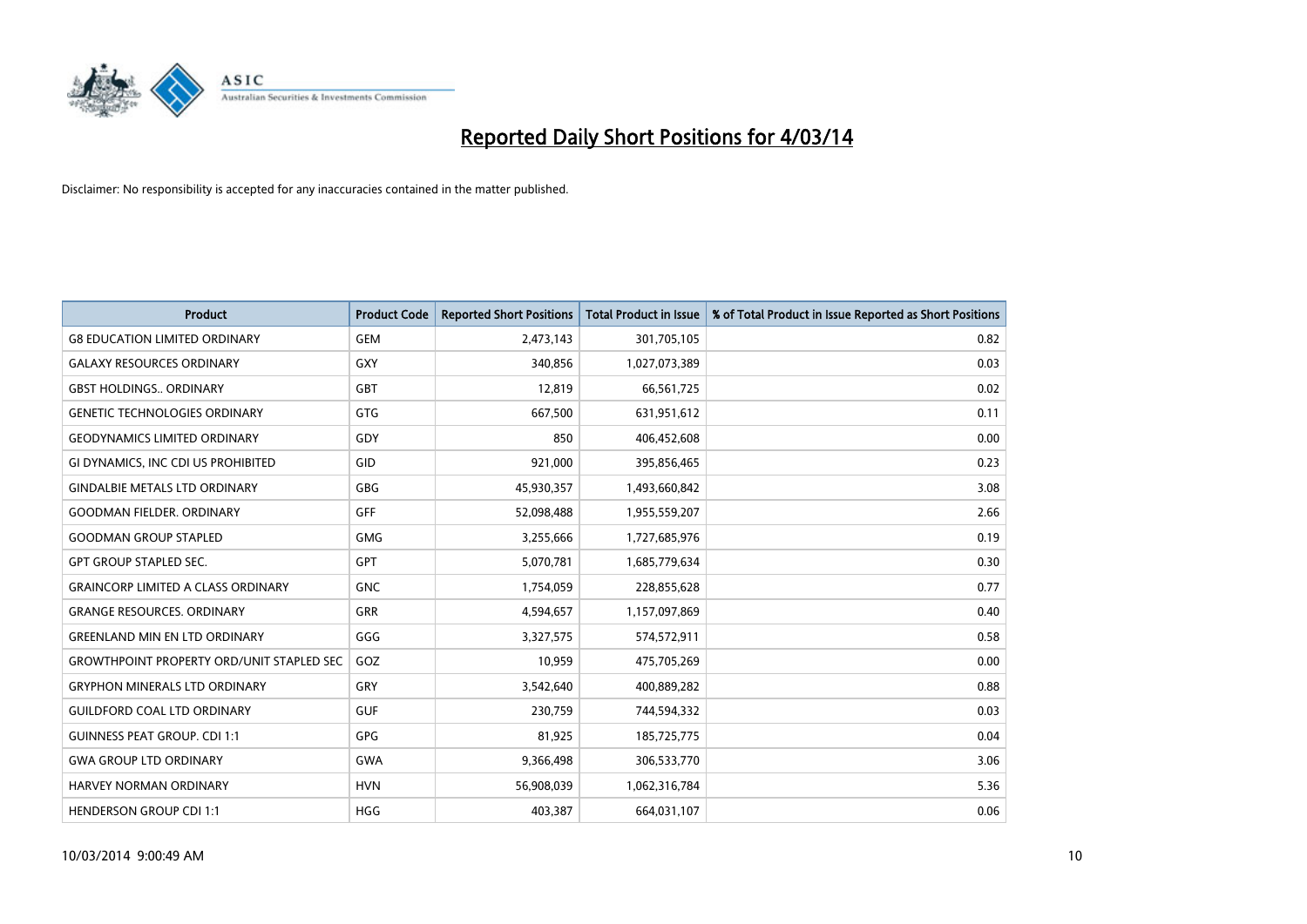

| <b>Product</b>                         | <b>Product Code</b> | <b>Reported Short Positions</b> | <b>Total Product in Issue</b> | % of Total Product in Issue Reported as Short Positions |
|----------------------------------------|---------------------|---------------------------------|-------------------------------|---------------------------------------------------------|
| HFA HOLDINGS LIMITED ORDINARY          | <b>HFA</b>          | 3,809                           | 118,738,157                   | 0.00                                                    |
| HIGHLANDS PACIFIC ORDINARY             | HIG                 | 10,001                          | 854,261,346                   | 0.00                                                    |
| HILLGROVE RES LTD ORDINARY             | <b>HGO</b>          | 475,339                         | 1,179,889,221                 | 0.04                                                    |
| HILLS LTD ORDINARY                     | HIL                 | 500,031                         | 236,619,450                   | 0.21                                                    |
| HORIZON OIL LIMITED ORDINARY           | <b>HZN</b>          | 90,410,632                      | 1,301,147,932                 | 6.95                                                    |
| HOT CHILI LTD ORDINARY                 | <b>HCH</b>          | 10,000                          | 347,732,196                   | 0.00                                                    |
| <b>HOTEL PROPERTY STAPLED</b>          | <b>HPI</b>          | 630,000                         | 132,870,000                   | 0.47                                                    |
| ICAR ASIA LTD ORDINARY                 | ICQ                 | 89,918                          | 114,167,041                   | 0.08                                                    |
| <b>ICON ENERGY LIMITED ORDINARY</b>    | <b>ICN</b>          | 2,926                           | 615,774,351                   | 0.00                                                    |
| <b>IINET LIMITED ORDINARY</b>          | <b>IIN</b>          | 316,339                         | 161,238,847                   | 0.20                                                    |
| ILUKA RESOURCES ORDINARY               | ILU                 | 41,246,247                      | 418,700,517                   | 9.85                                                    |
| <b>IMDEX LIMITED ORDINARY</b>          | <b>IMD</b>          | 4,117,540                       | 210,473,188                   | 1.96                                                    |
| <b>INCITEC PIVOT ORDINARY</b>          | IPL                 | 24,871,974                      | 1,644,919,097                 | 1.51                                                    |
| <b>INDEPENDENCE GROUP ORDINARY</b>     | <b>IGO</b>          | 5,183,706                       | 233,323,905                   | 2.22                                                    |
| <b>INDOCHINE MINING LTD ORDINARY</b>   | <b>IDC</b>          | 16,915                          | 965,200,471                   | 0.00                                                    |
| INDOPHIL RESOURCES ORDINARY            | <b>IRN</b>          | 595,519                         | 1,203,146,194                 | 0.05                                                    |
| INFIGEN ENERGY STAPLED SECURITIES      | <b>IFN</b>          | 3,491,079                       | 764,993,434                   | 0.46                                                    |
| <b>INSURANCE AUSTRALIA ORDINARY</b>    | IAG                 | 2,588,125                       | 2,341,618,048                 | 0.11                                                    |
| <b>INTREPID MINES ORDINARY</b>         | <b>IAU</b>          | 17,409,267                      | 556,612,782                   | 3.13                                                    |
| INVESTA OFFICE FUND STAPLED SECURITIES | <b>IOF</b>          | 660,985                         | 614,047,458                   | 0.11                                                    |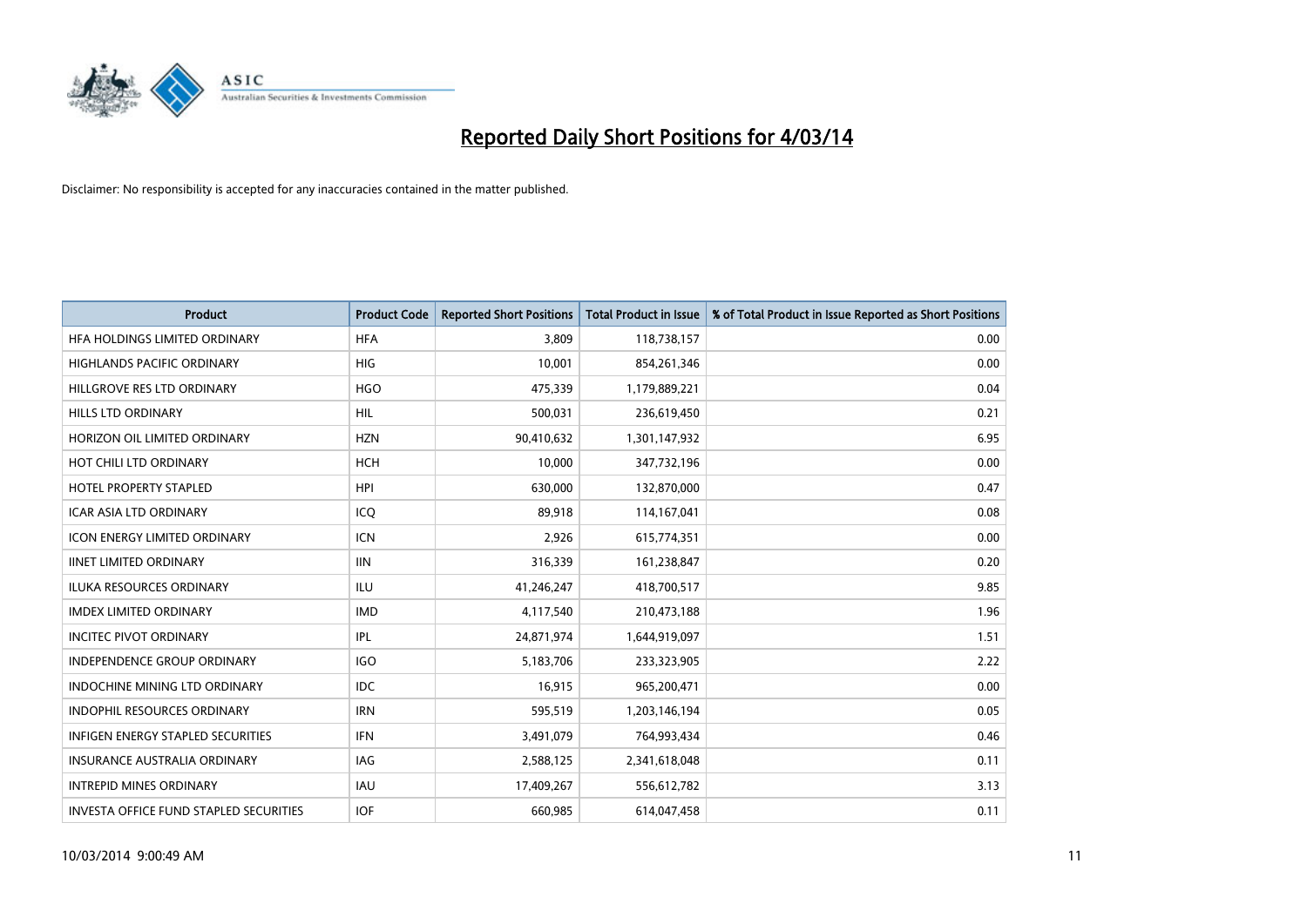

| <b>Product</b>                                  | <b>Product Code</b> | <b>Reported Short Positions</b> | <b>Total Product in Issue</b> | % of Total Product in Issue Reported as Short Positions |
|-------------------------------------------------|---------------------|---------------------------------|-------------------------------|---------------------------------------------------------|
| <b>INVOCARE LIMITED ORDINARY</b>                | <b>IVC</b>          | 4,624,949                       | 110,030,298                   | 4.20                                                    |
| <b>IOOF HOLDINGS LTD ORDINARY</b>               | IFL                 | 2,032,872                       | 232,118,034                   | 0.88                                                    |
| <b>IPROPERTY GROUP LTD ORDINARY</b>             | <b>IPP</b>          | 241,107                         | 181,398,426                   | 0.13                                                    |
| <b>IRESS LIMITED ORDINARY</b>                   | <b>IRE</b>          | 367,976                         | 158,585,126                   | 0.23                                                    |
| <b>IRON ORE HOLDINGS ORDINARY</b>               | <b>IOH</b>          | 26,197                          | 161,174,005                   | 0.02                                                    |
| <b>ISELECT LTD ORDINARY</b>                     | <b>ISU</b>          | 233,390                         | 260,889,894                   | 0.09                                                    |
| <b>ISONEA LIMITED ORDINARY</b>                  | <b>ISN</b>          | 2,000                           | 263,608,908                   | 0.00                                                    |
| <b>JAMES HARDIE INDUST CHESS DEPOSITARY INT</b> | <b>IHX</b>          | 3,184,796                       | 443,553,132                   | 0.72                                                    |
| <b>JB HI-FI LIMITED ORDINARY</b>                | <b>IBH</b>          | 11,646,797                      | 100,381,900                   | 11.60                                                   |
| <b>KAGARA LTD ORDINARY</b>                      | KZL                 | 3,350,441                       | 798,953,117                   | 0.42                                                    |
| KAROON GAS AUSTRALIA ORDINARY                   | <b>KAR</b>          | 8,368,990                       | 255,841,581                   | 3.27                                                    |
| KATHMANDU HOLD LTD ORDINARY                     | <b>KMD</b>          | 387,731                         | 200,473,338                   | 0.19                                                    |
| <b>KBL MINING LIMITED ORDINARY</b>              | <b>KBL</b>          | 1,820                           | 393,535,629                   | 0.00                                                    |
| KINGSGATE CONSOLID. ORDINARY                    | <b>KCN</b>          | 16,271,397                      | 164,154,349                   | 9.91                                                    |
| KINGSROSE MINING LTD ORDINARY                   | <b>KRM</b>          | 306,818                         | 358,611,493                   | 0.09                                                    |
| LEIGHTON HOLDINGS ORDINARY                      | LEI                 | 24,518,308                      | 337,235,188                   | 7.27                                                    |
| LEND LEASE GROUP UNIT/ORD STAPLED               | LLC                 | 7,660,435                       | 576,712,337                   | 1.33                                                    |
| LYCOPODIUM LIMITED ORDINARY                     | <b>LYL</b>          | 1                               | 38,955,103                    | 0.00                                                    |
| LYNAS CORPORATION ORDINARY                      | <b>LYC</b>          | 156,300,515                     | 1,961,160,594                 | 7.97                                                    |
| <b>M2 GRP LTD ORDINARY</b>                      | <b>MTU</b>          | 11,372,146                      | 179,384,685                   | 6.34                                                    |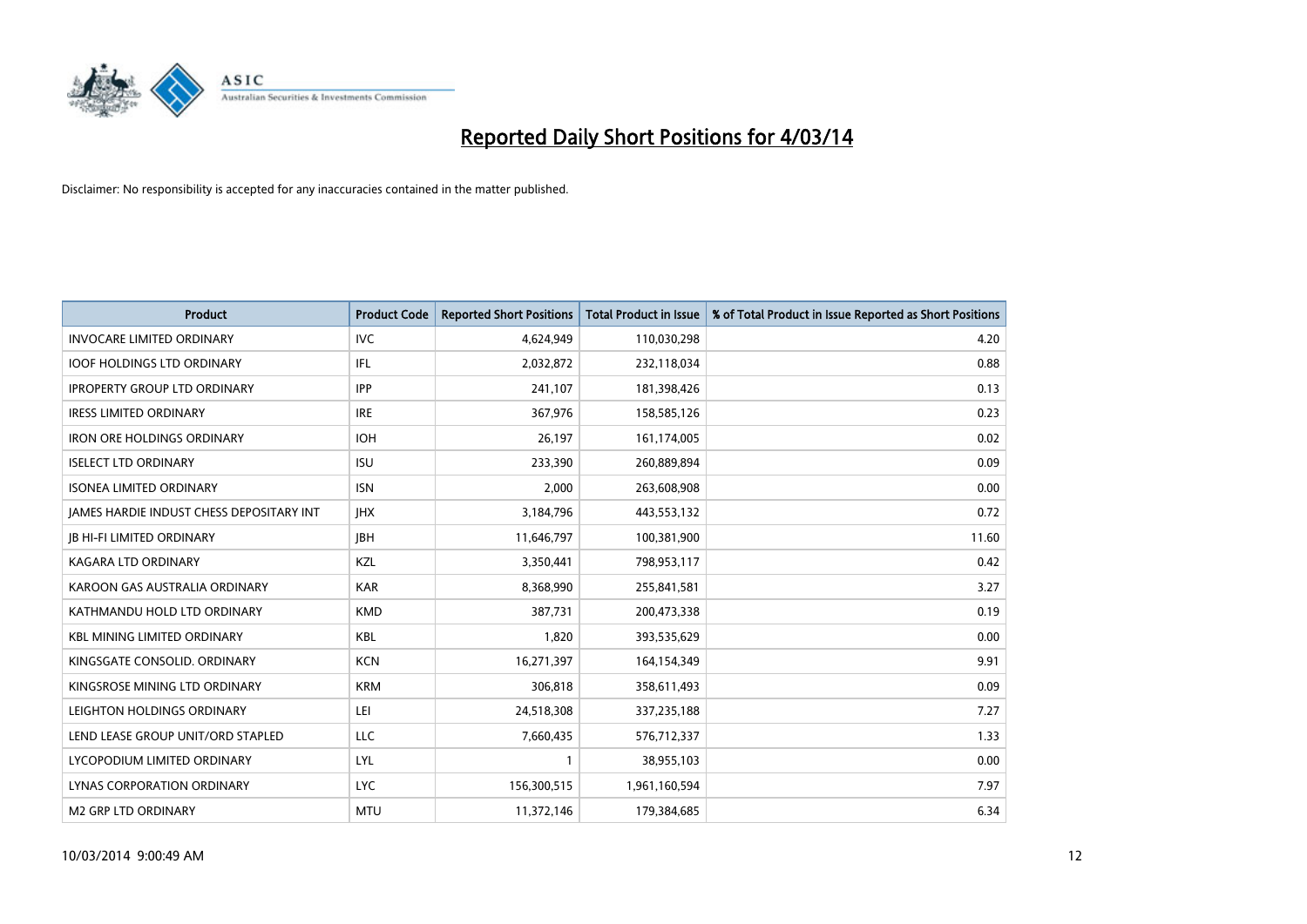

| <b>Product</b>                        | <b>Product Code</b> | <b>Reported Short Positions</b> | <b>Total Product in Issue</b> | % of Total Product in Issue Reported as Short Positions |
|---------------------------------------|---------------------|---------------------------------|-------------------------------|---------------------------------------------------------|
| <b>MACA LIMITED ORDINARY</b>          | <b>MLD</b>          | 574,376                         | 176,476,373                   | 0.33                                                    |
| <b>MACMAHON HOLDINGS ORDINARY</b>     | <b>MAH</b>          | 567,420                         | 1,261,699,966                 | 0.04                                                    |
| MACO ATLAS ROADS GRP ORDINARY STAPLED | <b>MQA</b>          | 9,587,419                       | 487,230,540                   | 1.97                                                    |
| MACQUARIE GROUP LTD ORDINARY          | <b>MOG</b>          | 1,558,323                       | 321,074,750                   | 0.49                                                    |
| MAGELLAN FIN GRP LTD ORDINARY         | <b>MFG</b>          | 1,827,477                       | 155,830,849                   | 1.17                                                    |
| <b>MATRIX C &amp; E LTD ORDINARY</b>  | <b>MCE</b>          | 2,914,368                       | 94,555,428                    | 3.08                                                    |
| MAVERICK DRILLING ORDINARY            | <b>MAD</b>          | 7,609,320                       | 468,004,529                   | 1.63                                                    |
| <b>MAXITRANS INDUSTRIES ORDINARY</b>  | <b>MXI</b>          | 329,513                         | 183,993,392                   | 0.18                                                    |
| <b>MCALEESE LTD ORDINARY</b>          | <b>MCS</b>          | 23,000                          | 296,577,121                   | 0.01                                                    |
| MCMILLAN SHAKESPEARE ORDINARY         | <b>MMS</b>          | 544,207                         | 74,523,965                    | 0.73                                                    |
| MCPHERSON'S LTD ORDINARY              | <b>MCP</b>          | 63,682                          | 93,994,381                    | 0.07                                                    |
| MEDUSA MINING LTD ORDINARY            | <b>MML</b>          | 6,638,376                       | 207,794,301                   | 3.19                                                    |
| MELBOURNE IT LIMITED ORDINARY         | <b>MLB</b>          | 14,404                          | 83,659,248                    | 0.02                                                    |
| MERIDIAN ENERGY INSTALMENT RECEIPTS   | <b>MEZCA</b>        | 554,857                         | 1,255,413,626                 | 0.04                                                    |
| MERLIN DIAMONDS LTD ORDINARY          | <b>MED</b>          | 6,816,027                       | 225,480,396                   | 3.02                                                    |
| <b>MERMAID MARINE ORDINARY</b>        | <b>MRM</b>          | 3,243,262                       | 232,652,241                   | 1.39                                                    |
| MESA MINERALS LTD ORDINARY            | <b>MAS</b>          | 1,571,650                       | 704,416,960                   | 0.22                                                    |
| MESOBLAST LIMITED ORDINARY            | <b>MSB</b>          | 18,434,853                      | 321,210,394                   | 5.74                                                    |
| METALS X LIMITED ORDINARY             | <b>MLX</b>          | 632,529                         | 1,655,386,110                 | 0.04                                                    |
| METCASH LIMITED ORDINARY              | <b>MTS</b>          | 107,392,272                     | 888,338,048                   | 12.09                                                   |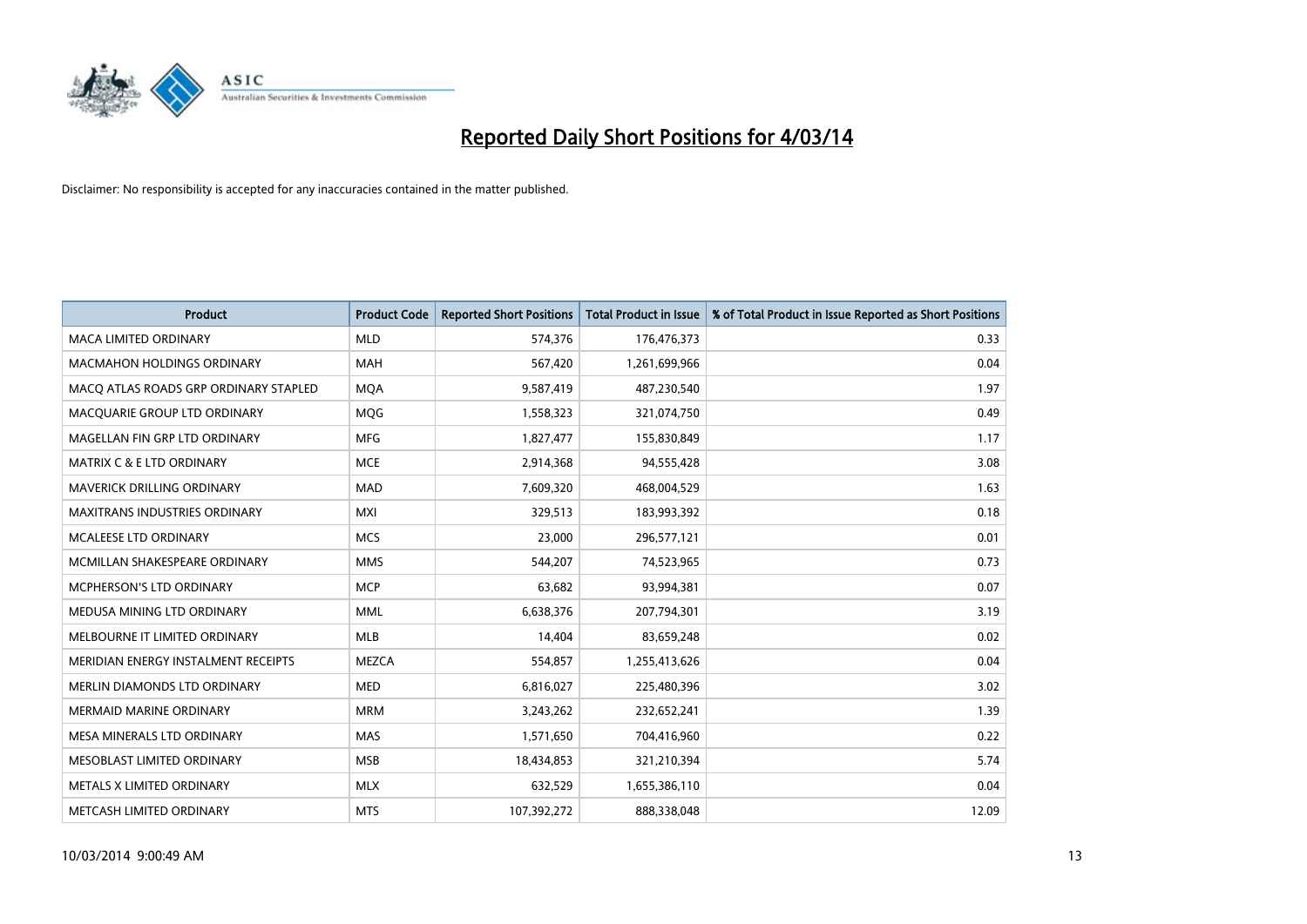

| <b>Product</b>                  | <b>Product Code</b> | <b>Reported Short Positions</b> | <b>Total Product in Issue</b> | % of Total Product in Issue Reported as Short Positions |
|---------------------------------|---------------------|---------------------------------|-------------------------------|---------------------------------------------------------|
| MIGHTY RIVER POWER ORDINARY     | <b>MYT</b>          | 3,690,529                       | 1,400,012,517                 | 0.26                                                    |
| MINCOR RESOURCES NL ORDINARY    | <b>MCR</b>          | 2,436,986                       | 188,208,274                   | 1.29                                                    |
| MINERAL DEPOSITS ORDINARY       | <b>MDL</b>          | 621,558                         | 103,538,786                   | 0.60                                                    |
| MINERAL RESOURCES. ORDINARY     | <b>MIN</b>          | 4,174,616                       | 186,312,198                   | 2.24                                                    |
| MINT WIRELESS ORDINARY          | <b>MNW</b>          | 1,002,223                       | 403,872,395                   | 0.25                                                    |
| MIRABELA NICKEL LTD ORDINARY    | <b>MBN</b>          | 19,042,510                      | 876,801,147                   | 2.17                                                    |
| MIRVAC GROUP STAPLED SECURITIES | <b>MGR</b>          | 3,894,002                       | 3,691,853,748                 | 0.11                                                    |
| MOLOPO ENERGY LTD ORDINARY      | <b>MPO</b>          | 268,667                         | 247,133,976                   | 0.11                                                    |
| MONADELPHOUS GROUP ORDINARY     | <b>MND</b>          | 12,775,440                      | 92,308,047                    | 13.84                                                   |
| MORTGAGE CHOICE LTD ORDINARY    | <b>MOC</b>          | 51,693                          | 123,780,387                   | 0.04                                                    |
| MOUNT GIBSON IRON ORDINARY      | <b>MGX</b>          | 6,294,803                       | 1,090,584,232                 | 0.58                                                    |
| MULTIPLEX SITES SITES           | <b>MXUPA</b>        | 1,652                           | 4,500,000                     | 0.04                                                    |
| MURCHISON METALS LTD ORDINARY   | <b>MMX</b>          | 216,291                         | 450,497,346                   | 0.05                                                    |
| MYER HOLDINGS LTD ORDINARY      | <b>MYR</b>          | 80,029,068                      | 585,684,551                   | 13.66                                                   |
| <b>MYSTATE LIMITED ORDINARY</b> | <b>MYS</b>          | 487                             | 87,234,451                    | 0.00                                                    |
| NANOSONICS LIMITED ORDINARY     | <b>NAN</b>          | 223,524                         | 263,125,129                   | 0.08                                                    |
| NATIONAL AUST. BANK ORDINARY    | <b>NAB</b>          | 7,952,155                       | 2,353,760,289                 | 0.34                                                    |
| NATIONAL STORAGE STAPLED        | <b>NSR</b>          | 108,570                         | 244,897,097                   | 0.04                                                    |
| NAVITAS LIMITED ORDINARY        | <b>NVT</b>          | 3,262,737                       | 375,416,910                   | 0.87                                                    |
| NEON ENERGY LIMITED ORDINARY    | <b>NEN</b>          | 684,935                         | 553,037,848                   | 0.12                                                    |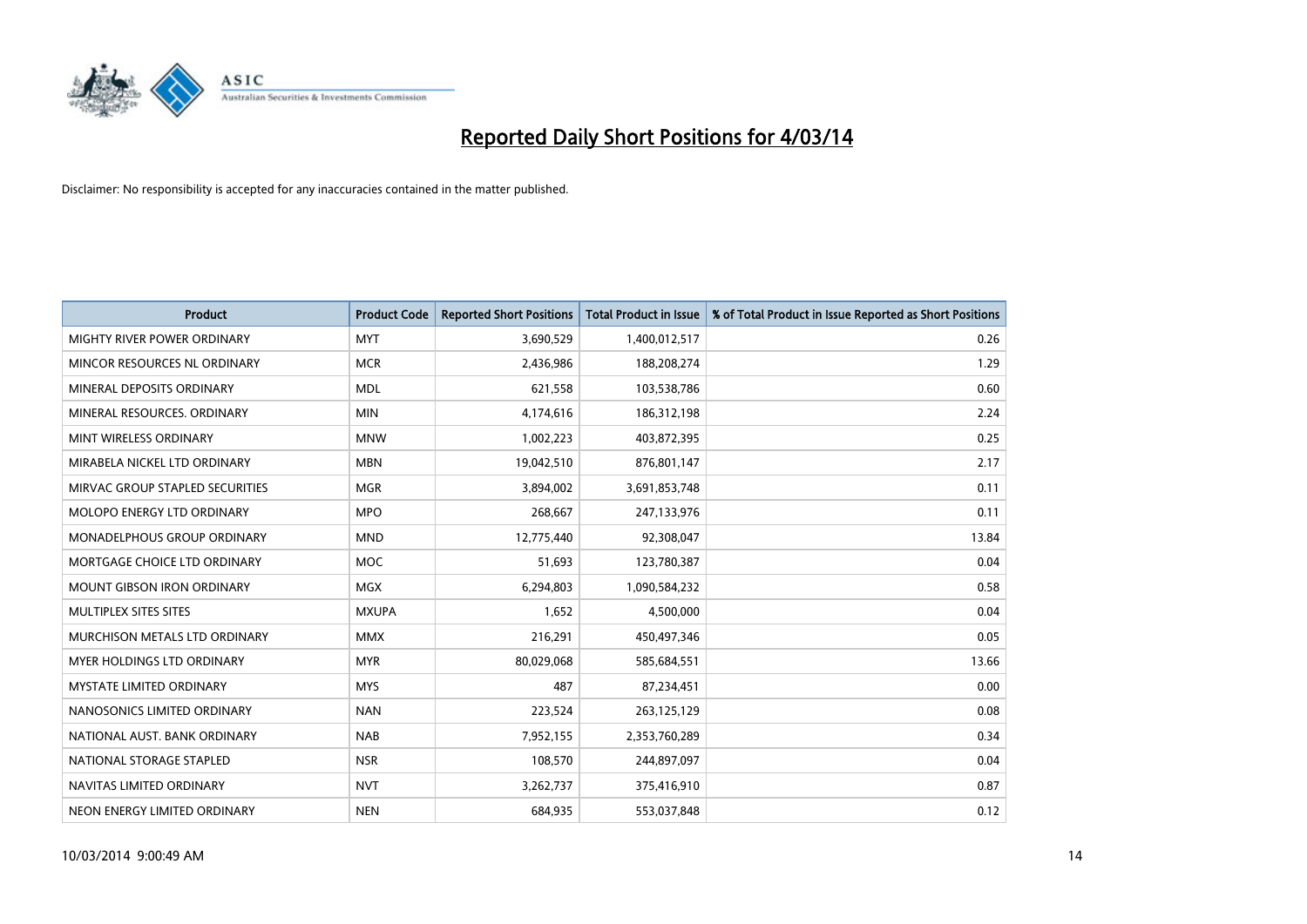

| <b>Product</b>                | <b>Product Code</b> | <b>Reported Short Positions</b> | <b>Total Product in Issue</b> | % of Total Product in Issue Reported as Short Positions |
|-------------------------------|---------------------|---------------------------------|-------------------------------|---------------------------------------------------------|
| NEUREN PHARMACEUT. ORDINARY   | <b>NEU</b>          | 253,300                         | 1,533,017,172                 | 0.02                                                    |
| NEW GUINEA ENERGY ORDINARY    | <b>NGE</b>          | 38,340,318                      | 846,541,193                   | 4.53                                                    |
| NEW HOPE CORPORATION ORDINARY | <b>NHC</b>          | 288,486                         | 830,933,112                   | 0.03                                                    |
| NEWCREST MINING ORDINARY      | <b>NCM</b>          | 10,329,350                      | 766,510,971                   | 1.35                                                    |
| NEWS CORP A NON-VOTING CDI    | <b>NWSLV</b>        | 525,571                         | 3,888,141                     | 13.52                                                   |
| NEWS CORP B VOTING CDI        | <b>NWS</b>          | 2,776,901                       | 18,687,860                    | 14.86                                                   |
| NEWSAT LIMITED ORDINARY       | <b>NWT</b>          | 3,442,356                       | 596,460,931                   | 0.58                                                    |
| NEXTDC LIMITED ORDINARY       | <b>NXT</b>          | 9,645,872                       | 192,904,486                   | 5.00                                                    |
| NEXUS ENERGY LIMITED ORDINARY | <b>NXS</b>          | 1,462,101                       | 1,330,219,459                 | 0.11                                                    |
| NIB HOLDINGS LIMITED ORDINARY | <b>NHF</b>          | 3,785,876                       | 439,004,182                   | 0.86                                                    |
| NICK SCALI LIMITED ORDINARY   | <b>NCK</b>          | 2,001                           | 81,000,000                    | 0.00                                                    |
| NIDO PETROLEUM ORDINARY       | <b>NDO</b>          | 47,402                          | 2,048,317,635                 | 0.00                                                    |
| NINE ENTERTAINMENT ORDINARY   | <b>NEC</b>          | 9,500,052                       | 940,295,023                   | 1.01                                                    |
| NOBLE MINERAL RES ORDINARY    | <b>NMG</b>          | 2,365,726                       | 666,397,952                   | 0.36                                                    |
| NORTHERN IRON LTD ORDINARY    | <b>NFE</b>          | 27,072                          | 484,405,314                   | 0.01                                                    |
| NORTHERN STAR ORDINARY        | <b>NST</b>          | 397,474                         | 526,308,781                   | 0.08                                                    |
| NOVOGEN LIMITED ORDINARY      | <b>NRT</b>          | 129,193                         | 163,810,997                   | 0.08                                                    |
| NRW HOLDINGS LIMITED ORDINARY | <b>NWH</b>          | 15,347,411                      | 278,888,011                   | 5.50                                                    |
| NUCOAL RESOURCES LTD ORDINARY | <b>NCR</b>          | $\mathbf{1}$                    | 768,612,354                   | 0.00                                                    |
| NUFARM LIMITED ORDINARY       | <b>NUF</b>          | 15,763,491                      | 263,725,895                   | 5.98                                                    |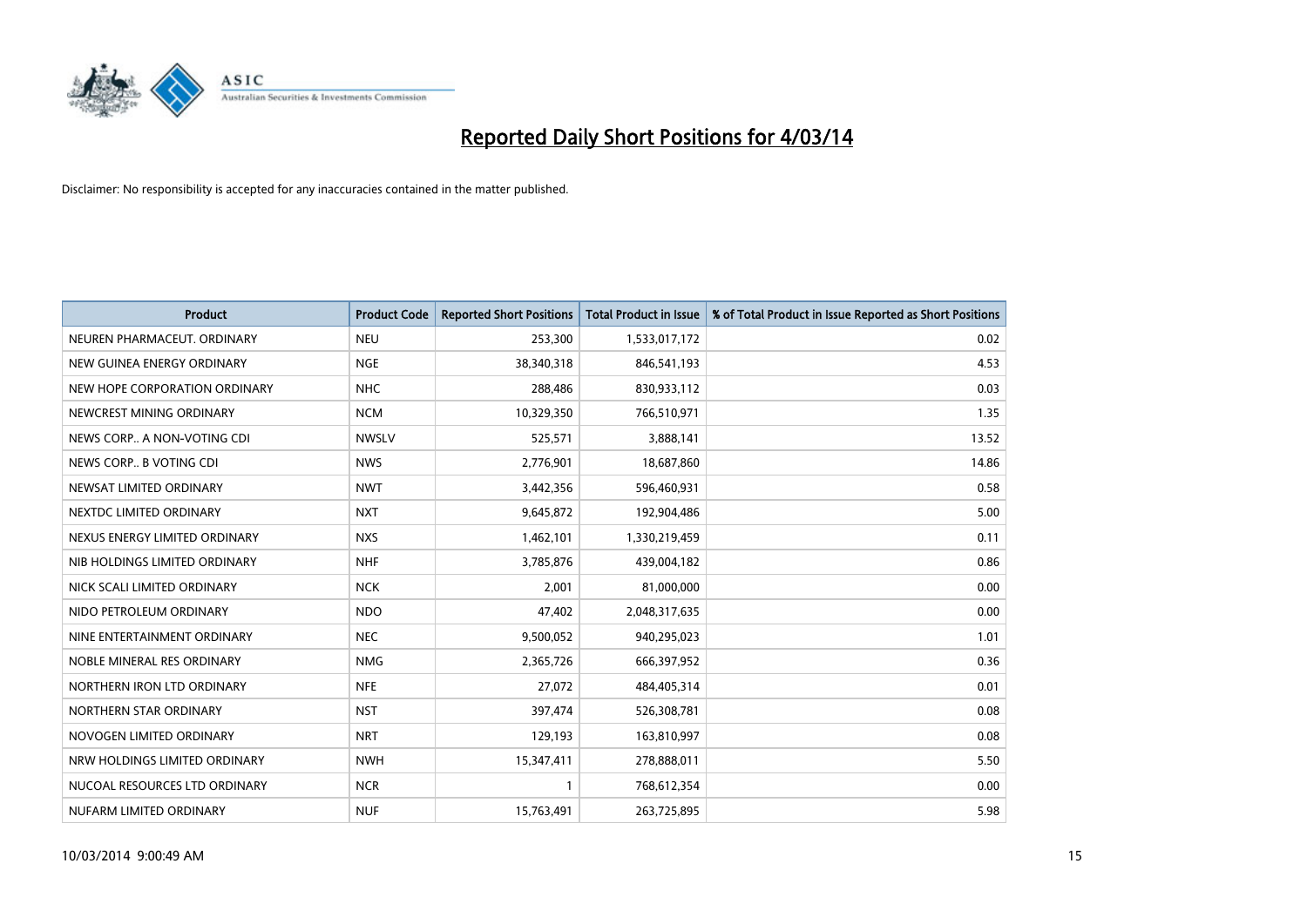

| <b>Product</b>                        | <b>Product Code</b> | <b>Reported Short Positions</b> | <b>Total Product in Issue</b> | % of Total Product in Issue Reported as Short Positions |
|---------------------------------------|---------------------|---------------------------------|-------------------------------|---------------------------------------------------------|
| <b>OAKTON LIMITED ORDINARY</b>        | <b>OKN</b>          | 427,151                         | 89,975,235                    | 0.47                                                    |
| OCEANAGOLD CORP. CHESS DEPOSITARY INT | <b>OGC</b>          | 1,019,721                       | 300,350,129                   | 0.34                                                    |
| OIL SEARCH LTD ORDINARY               | OSH                 | 11,095,996                      | 1,343,361,150                 | 0.83                                                    |
| OM HOLDINGS LIMITED ORDINARY          | OMH                 | 3,039,381                       | 733,423,337                   | 0.41                                                    |
| ORICA LIMITED ORDINARY                | ORI                 | 9,665,968                       | 370,924,362                   | 2.61                                                    |
| ORIGIN ENERGY ORDINARY                | ORG                 | 9,079,332                       | 1,101,228,973                 | 0.82                                                    |
| OROCOBRE LIMITED ORDINARY             | <b>ORE</b>          | 1,794,965                       | 132,041,911                   | 1.36                                                    |
| ORORA LIMITED ORDINARY                | <b>ORA</b>          | 169,867                         | 1,206,684,923                 | 0.01                                                    |
| OROTONGROUP LIMITED ORDINARY          | ORL                 | 225,938                         | 40,880,902                    | 0.55                                                    |
| OTTO ENERGY LIMITED ORDINARY          | <b>OEL</b>          | 118,000                         | 1,149,290,071                 | 0.01                                                    |
| OZ MINERALS ORDINARY                  | OZL                 | 10,846,782                      | 303,470,022                   | 3.57                                                    |
| OZFOREX GROUP LTD ORDINARY            | <b>OFX</b>          | 2,187,493                       | 240,000,000                   | 0.91                                                    |
| PACIFIC BRANDS ORDINARY               | <b>PBG</b>          | 7,942,273                       | 912,915,695                   | 0.87                                                    |
| PACT GROUP HLDGS LTD ORDINARY         | <b>PGH</b>          | 2,378,131                       | 294,097,961                   | 0.81                                                    |
| PALADIN ENERGY LTD ORDINARY           | <b>PDN</b>          | 108,480,359                     | 964, 367, 284                 | 11.25                                                   |
| PANAUST LIMITED ORDINARY              | <b>PNA</b>          | 10,622,248                      | 634,392,712                   | 1.67                                                    |
| PANORAMIC RESOURCES ORDINARY          | PAN                 | 328,034                         | 322,275,824                   | 0.10                                                    |
| PANTERRA GOLD LTD ORDINARY            | PGI                 | $\mathbf{1}$                    | 772,781,012                   | 0.00                                                    |
| PAPERLINX LIMITED ORDINARY            | <b>PPX</b>          | 45,095                          | 641,822,011                   | 0.01                                                    |
| PAPILLON RES LTD ORDINARY             | <b>PIR</b>          | 9,816,216                       | 340,894,210                   | 2.88                                                    |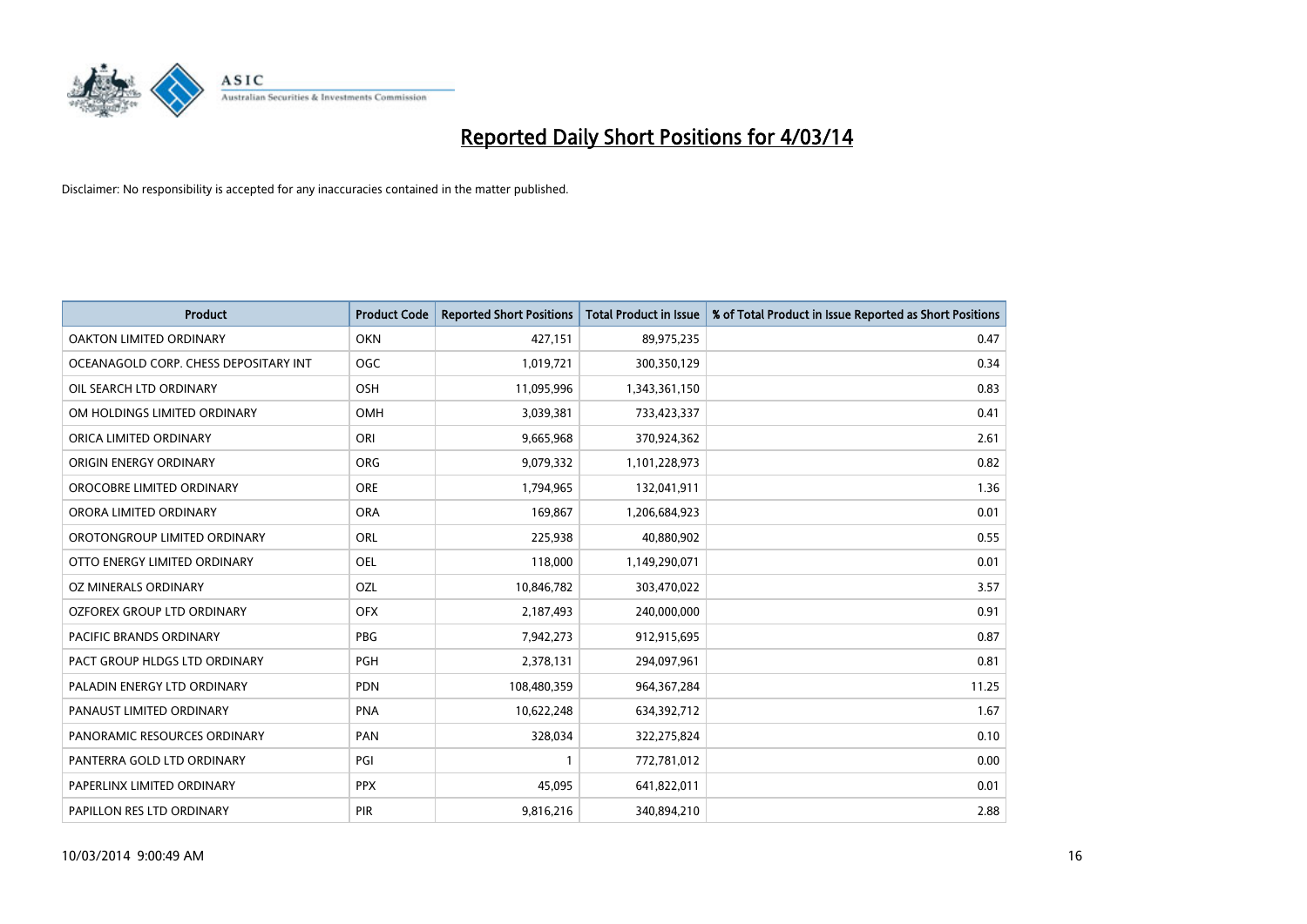

| <b>Product</b>                | <b>Product Code</b> | <b>Reported Short Positions</b> | <b>Total Product in Issue</b> | % of Total Product in Issue Reported as Short Positions |
|-------------------------------|---------------------|---------------------------------|-------------------------------|---------------------------------------------------------|
| PATTIES FOODS LTD ORDINARY    | PFL                 | 10,001                          | 139,144,338                   | 0.01                                                    |
| PEET LIMITED ORDINARY         | <b>PPC</b>          | 408,951                         | 433,389,348                   | 0.09                                                    |
| PENINSULA ENERGY LTD ORDINARY | <b>PEN</b>          | 1                               | 3,252,530,235                 | 0.00                                                    |
| PERPETUAL LIMITED ORDINARY    | <b>PPT</b>          | 1,193,508                       | 46,529,270                    | 2.57                                                    |
| PERSEUS MINING LTD ORDINARY   | PRU                 | 6,712,076                       | 526,656,401                   | 1.27                                                    |
| PHARMAXIS LTD ORDINARY        | <b>PXS</b>          | 799,372                         | 309,052,349                   | 0.26                                                    |
| PHOSPHAGENICS LTD. ORDINARY   | <b>POH</b>          | 50.000                          | 1,020,465,957                 | 0.00                                                    |
| PLATINUM ASSET ORDINARY       | <b>PTM</b>          | 454.354                         | 579,659,095                   | 0.08                                                    |
| PLATINUM AUSTRALIA ORDINARY   | <b>PLA</b>          | 836,127                         | 504,968,043                   | 0.17                                                    |
| PMP LIMITED ORDINARY          | <b>PMP</b>          | 1,584,873                       | 323,781,124                   | 0.49                                                    |
| POSEIDON NICK LTD ORDINARY    | POS                 | 496,239                         | 460,907,014                   | 0.11                                                    |
| PRANA BIOTECHNOLOGY ORDINARY  | PBT                 | 4,020,854                       | 423,105,862                   | 0.95                                                    |
| PREMIER INVESTMENTS ORDINARY  | <b>PMV</b>          | 209.962                         | 155,314,874                   | 0.14                                                    |
| PRIMA BIOMED LTD ORDINARY     | <b>PRR</b>          | 2,982,865                       | 1,228,709,341                 | 0.24                                                    |
| PRIMARY HEALTH CARE ORDINARY  | PRY                 | 18,626,026                      | 504,956,647                   | 3.69                                                    |
| PRIME MEDIA GRP LTD ORDINARY  | PRT                 | 981,078                         | 366,330,303                   | 0.27                                                    |
| PROGRAMMED ORDINARY           | <b>PRG</b>          | 1,725                           | 118,235,616                   | 0.00                                                    |
| PURA VIDA ENERGY NL ORDINARY  | <b>PVD</b>          | 25,468                          | 126,641,883                   | 0.02                                                    |
| OANTAS AIRWAYS ORDINARY       | QAN                 | 70,103,191                      | 2,196,330,250                 | 3.19                                                    |
| OBE INSURANCE GROUP ORDINARY  | <b>OBE</b>          | 18,172,862                      | 1,248,704,599                 | 1.46                                                    |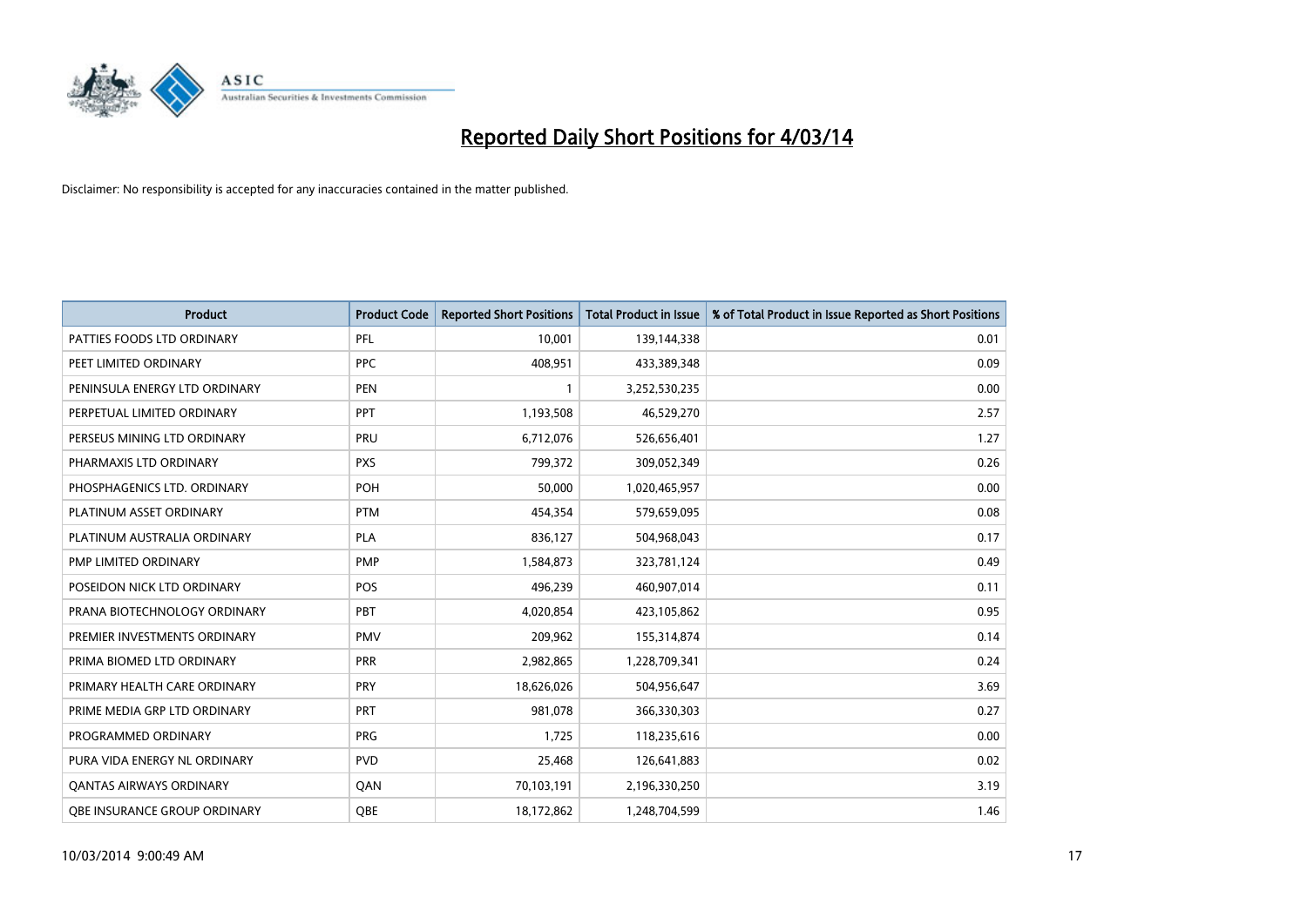

| <b>Product</b>                    | <b>Product Code</b> | <b>Reported Short Positions</b> | <b>Total Product in Issue</b> | % of Total Product in Issue Reported as Short Positions |
|-----------------------------------|---------------------|---------------------------------|-------------------------------|---------------------------------------------------------|
| ORXPHARMA LTD ORDINARY            | <b>QRX</b>          | 66,492                          | 164,115,969                   | 0.04                                                    |
| <b>QUBE HOLDINGS LTD ORDINARY</b> | QUB                 | 30,162,327                      | 931,433,499                   | 3.24                                                    |
| RAMELIUS RESOURCES ORDINARY       | <b>RMS</b>          | 161,083                         | 365,380,380                   | 0.04                                                    |
| RAMSAY HEALTH CARE ORDINARY       | <b>RHC</b>          | 1,491,486                       | 202,081,252                   | 0.74                                                    |
| <b>RCR TOMLINSON ORDINARY</b>     | <b>RCR</b>          | 126,602                         | 136,696,590                   | 0.09                                                    |
| <b>REA GROUP ORDINARY</b>         | <b>REA</b>          | 850,312                         | 131,714,699                   | 0.65                                                    |
| RECALL HOLDINGS LTD ORDINARY      | <b>REC</b>          | 1,127,930                       | 312,836,448                   | 0.36                                                    |
| RECKON LIMITED ORDINARY           | <b>RKN</b>          | 175,260                         | 126,913,066                   | 0.14                                                    |
| <b>RED FORK ENERGY ORDINARY</b>   | <b>RFE</b>          | 3,081,604                       | 501,051,719                   | 0.62                                                    |
| REDBANK ENERGY LTD ORDINARY       | AEJ                 | 13                              | 786,287                       | 0.00                                                    |
| REECE AUSTRALIA LTD. ORDINARY     | <b>REH</b>          | 270                             | 99,600,000                    | 0.00                                                    |
| REED RESOURCES LTD ORDINARY       | <b>RDR</b>          | 248,500                         | 523,453,895                   | 0.05                                                    |
| REGIS RESOURCES ORDINARY          | <b>RRL</b>          | 17,419,205                      | 499,744,095                   | 3.49                                                    |
| RESMED INC CDI 10:1               | <b>RMD</b>          | 33,555,371                      | 1,415,926,590                 | 2.37                                                    |
| <b>RESOLUTE MINING ORDINARY</b>   | <b>RSG</b>          | 10,137,051                      | 641,189,223                   | 1.58                                                    |
| RESOURCE EQUIP LTD ORDINARY       | <b>RQL</b>          | 300                             | 251,131,629                   | 0.00                                                    |
| RESOURCE GENERATION ORDINARY      | <b>RES</b>          | 224,301                         | 581,380,338                   | 0.04                                                    |
| <b>RETAIL FOOD GROUP ORDINARY</b> | <b>RFG</b>          | 3,091,508                       | 144,049,390                   | 2.15                                                    |
| REX MINERALS LIMITED ORDINARY     | <b>RXM</b>          | 1,660,804                       | 188,907,284                   | 0.88                                                    |
| RIO TINTO LIMITED ORDINARY        | <b>RIO</b>          | 3,451,611                       | 435,758,720                   | 0.79                                                    |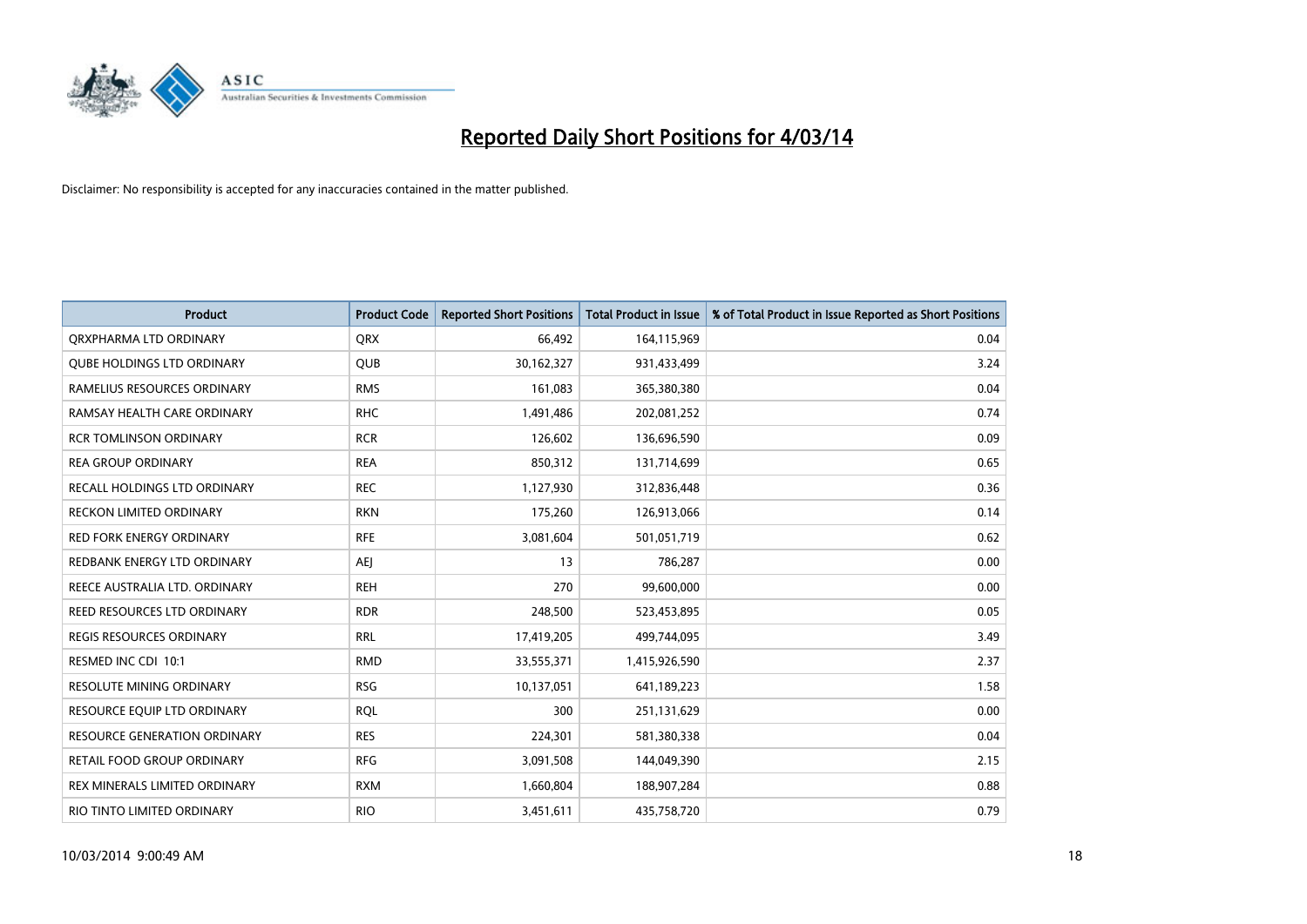

| <b>Product</b>                         | <b>Product Code</b> | <b>Reported Short Positions</b> | <b>Total Product in Issue</b> | % of Total Product in Issue Reported as Short Positions |
|----------------------------------------|---------------------|---------------------------------|-------------------------------|---------------------------------------------------------|
| ROC OIL COMPANY ORDINARY               | <b>ROC</b>          | 602,892                         | 686,461,740                   | 0.09                                                    |
| ROYAL WOLF HOLDINGS ORDINARY           | <b>RWH</b>          | 192,532                         | 100,387,052                   | 0.19                                                    |
| <b>RURALCO HOLDINGS ORDINARY</b>       | <b>RHL</b>          | 10,543                          | 71,860,206                    | 0.01                                                    |
| SAI GLOBAL LIMITED ORDINARY            | SAI                 | 10,772,842                      | 210,774,480                   | 5.11                                                    |
| SALMAT LIMITED ORDINARY                | <b>SLM</b>          | 490                             | 159,812,799                   | 0.00                                                    |
| SAMSON OIL & GAS LTD ORDINARY          | SSN                 | 8,646,000                       | 2,547,627,193                 | 0.34                                                    |
| SANDFIRE RESOURCES ORDINARY            | <b>SFR</b>          | 1,307,303                       | 155,640,968                   | 0.84                                                    |
| <b>SANTOS LTD ORDINARY</b>             | <b>STO</b>          | 5,729,919                       | 970,270,108                   | 0.59                                                    |
| SARACEN MINERAL ORDINARY               | <b>SAR</b>          | 6,748,353                       | 595,263,186                   | 1.13                                                    |
| SCA PROPERTY GROUP STAPLED SECURITIES  | SCP                 | 40,844,408                      | 648,628,320                   | 6.30                                                    |
| SEDGMAN LIMITED ORDINARY               | SDM                 | 229,258                         | 223,224,636                   | 0.10                                                    |
| SEEK LIMITED ORDINARY                  | <b>SEK</b>          | 3,717,529                       | 340,357,027                   | 1.09                                                    |
| SELECT HARVESTS ORDINARY               | <b>SHV</b>          | 36,691                          | 57,815,720                    | 0.06                                                    |
| SENEX ENERGY LIMITED ORDINARY          | <b>SXY</b>          | 6,856,186                       | 1,145,008,917                 | 0.60                                                    |
| SERVCORP LIMITED ORDINARY              | SRV                 | 17,648                          | 98,432,275                    | 0.02                                                    |
| SERVICE STREAM ORDINARY                | <b>SSM</b>          | 30                              | 284,443,570                   | 0.00                                                    |
| SEVEN GROUP HOLDINGS ORDINARY          | <b>SVW</b>          | 2,744,991                       | 308,160,281                   | 0.89                                                    |
| SEVEN WEST MEDIA LTD ORDINARY          | <b>SWM</b>          | 11,510,195                      | 999,160,872                   | 1.15                                                    |
| SG FLEET GROUP LTD DEFERRED SETTLEMENT | SGF                 | 937,890                         | 242,691,826                   | 0.39                                                    |
| SIGMA PHARMACEUTICAL ORDINARY          | <b>SIP</b>          | 7,671,223                       | 1,119,954,243                 | 0.68                                                    |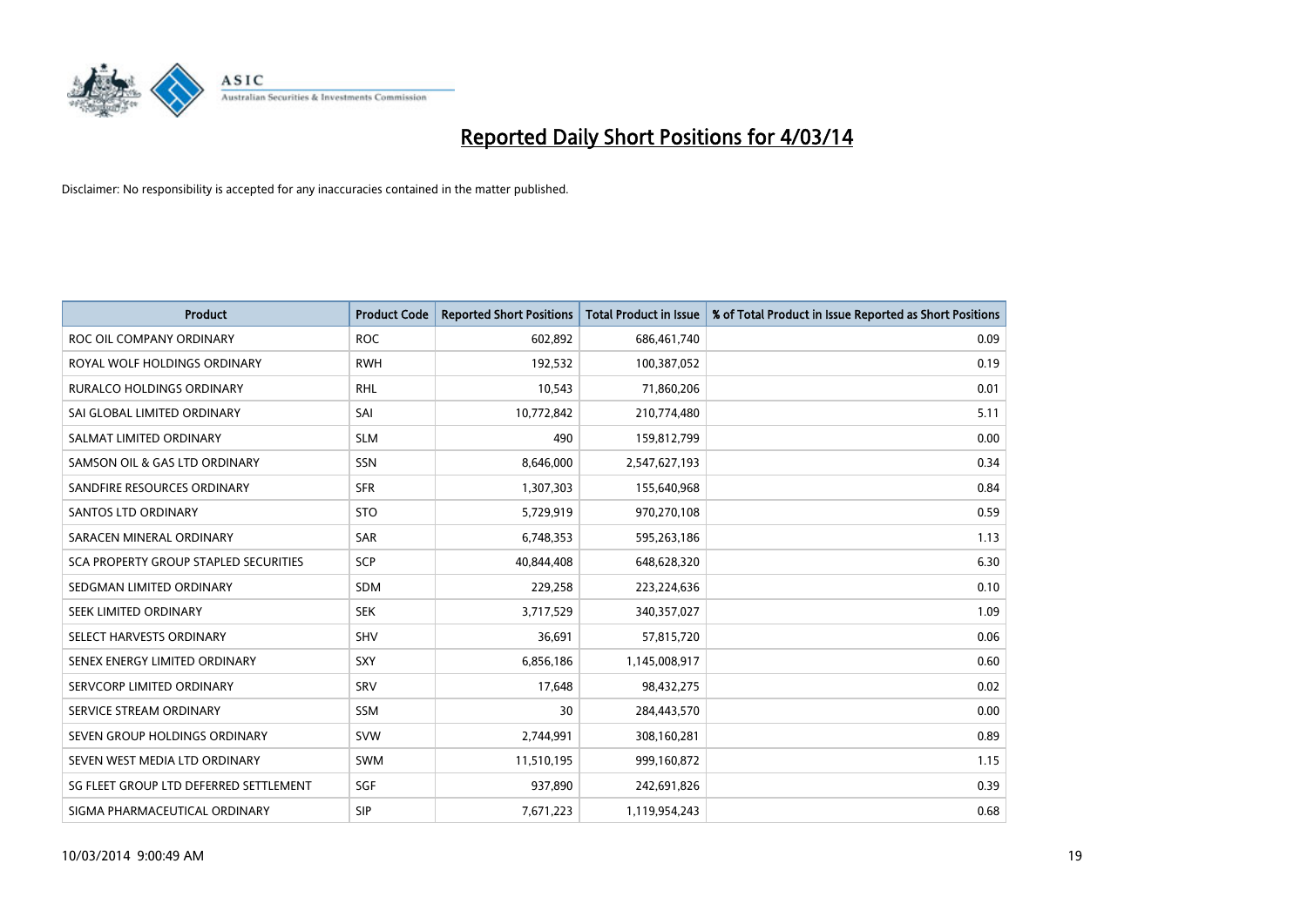

| <b>Product</b>                           | <b>Product Code</b> | <b>Reported Short Positions</b> | <b>Total Product in Issue</b> | % of Total Product in Issue Reported as Short Positions |
|------------------------------------------|---------------------|---------------------------------|-------------------------------|---------------------------------------------------------|
| SILEX SYSTEMS ORDINARY                   | <b>SLX</b>          | 2,892,173                       | 170,367,734                   | 1.70                                                    |
| SILVER CHEF LIMITED ORDINARY             | <b>SIV</b>          | 193,601                         | 29,333,629                    | 0.66                                                    |
| SILVER LAKE RESOURCE ORDINARY            | <b>SLR</b>          | 36,097,914                      | 437,594,758                   | 8.25                                                    |
| SIMS METAL MGMT LTD ORDINARY             | SGM                 | 12,946,581                      | 204,459,583                   | 6.33                                                    |
| SINGAPORE TELECOMM. CHESS DEPOSITARY INT | SGT                 | 6,360,508                       | 152,192,407                   | 4.18                                                    |
| SINO GAS ENERGY ORDINARY                 | <b>SEH</b>          | 166,362                         | 1,530,457,040                 | 0.01                                                    |
| SIRIUS RESOURCES NL ORDINARY             | <b>SIR</b>          | 10,285,970                      | 261,980,167                   | 3.93                                                    |
| SIRTEX MEDICAL ORDINARY                  | <b>SRX</b>          | 91,694                          | 56,108,439                    | 0.16                                                    |
| SKILLED GROUP LTD ORDINARY               | <b>SKE</b>          | 2,457,166                       | 235,254,496                   | 1.04                                                    |
| <b>SKY NETWORK ORDINARY</b>              | <b>SKT</b>          | 196,277                         | 389,139,785                   | 0.05                                                    |
| SKYCITY ENT GRP LTD ORDINARY             | <b>SKC</b>          | 233,229                         | 580,016,676                   | 0.04                                                    |
| <b>SLATER &amp; GORDON ORDINARY</b>      | SGH                 | 2,068,256                       | 203,821,542                   | 1.01                                                    |
| SMS MANAGEMENT. ORDINARY                 | <b>SMX</b>          | 3,513,399                       | 70,099,763                    | 5.01                                                    |
| SONIC HEALTHCARE ORDINARY                | SHL                 | 4,989,699                       | 400,746,556                   | 1.25                                                    |
| SOUL PATTINSON (W.H) ORDINARY            | SOL                 | 51,450                          | 239,395,320                   | 0.02                                                    |
| SOUTH BOULDER MINES ORDINARY             | <b>STB</b>          |                                 | 128,477,826                   | 0.00                                                    |
| SP AUSNET STAPLED SECURITIES             | <b>SPN</b>          | 68,145,543                      | 3,386,607,080                 | 2.01                                                    |
| SPARK INFRASTRUCTURE STAPLED NOTE & UNIT | SKI                 | 62,865,624                      | 1,326,734,264                 | 4.74                                                    |
| SPDR 200 FUND ETF UNITS                  | <b>STW</b>          | 131,170                         | 45,826,368                    | 0.29                                                    |
| SPDR 200 RESOURCES ETF UNITS             | <b>OZR</b>          | 59,853                          | 1,601,962                     | 3.74                                                    |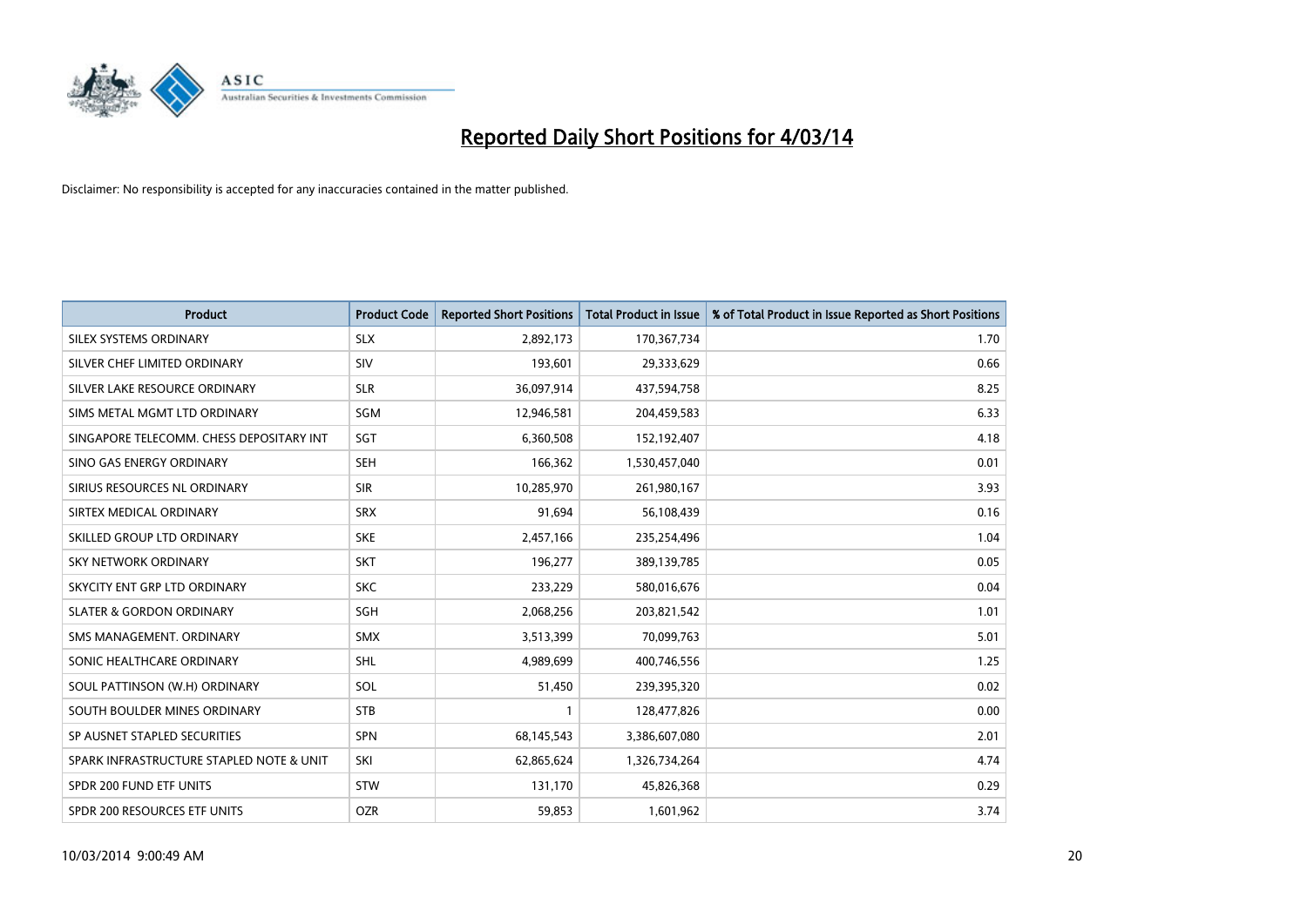

| <b>Product</b>                   | <b>Product Code</b> | <b>Reported Short Positions</b> | <b>Total Product in Issue</b> | % of Total Product in Issue Reported as Short Positions |
|----------------------------------|---------------------|---------------------------------|-------------------------------|---------------------------------------------------------|
| SPDR SMALL ORDS ETF UNITS        | SSO                 | 174,713                         | 801,304                       | 21.80                                                   |
| SPECIALTY FASHION ORDINARY       | <b>SFH</b>          | 50,001                          | 192,236,121                   | 0.03                                                    |
| ST BARBARA LIMITED ORDINARY      | <b>SBM</b>          | 21,660,364                      | 488,074,077                   | 4.44                                                    |
| STARPHARMA HOLDINGS ORDINARY     | <b>SPL</b>          | 13,787,350                      | 284,664,680                   | 4.84                                                    |
| STEADFAST GROUP LTD ORDINARY     | <b>SDF</b>          | 481,008                         | 500,971,408                   | 0.10                                                    |
| STHN CROSS MEDIA ORDINARY        | <b>SXL</b>          | 4,160,084                       | 705,099,800                   | 0.59                                                    |
| STOCKLAND UNITS/ORD STAPLED      | <b>SGP</b>          | 14,501,772                      | 2,305,750,747                 | 0.63                                                    |
| STRAITS RES LTD. ORDINARY        | SRO                 | 28,747                          | 1,217,730,293                 | 0.00                                                    |
| STRATA-X ENERGY LTD CDI 1:1      | <b>SXA</b>          | 9,651,064                       | 88,970,180                    | 10.85                                                   |
| STRIKE ENERGY LTD ORDINARY       | <b>STX</b>          | 5,000                           | 706,519,664                   | 0.00                                                    |
| STW COMMUNICATIONS ORDINARY      | SGN                 | 891,834                         | 403,828,512                   | 0.22                                                    |
| <b>SUDA LTD ORDINARY</b>         | <b>SUD</b>          | 13,255,866                      | 924,052,169                   | 1.43                                                    |
| SUNCORP GROUP LTD ORDINARY       | <b>SUN</b>          | 4,751,488                       | 1,286,600,980                 | 0.37                                                    |
| SUNDANCE ENERGY ORDINARY         | <b>SEA</b>          | 3,265,652                       | 463,173,668                   | 0.71                                                    |
| SUNDANCE RESOURCES ORDINARY      | <b>SDL</b>          | 59,490,714                      | 3,079,369,367                 | 1.93                                                    |
| SUNLAND GROUP LTD ORDINARY       | <b>SDG</b>          | 9,970                           | 181,710,087                   | 0.01                                                    |
| SUPER RET REP LTD ORDINARY       | SUL                 | 4,448,052                       | 196,731,620                   | 2.26                                                    |
| SYD AIRPORT STAPLED US PROHIBIT. | <b>SYD</b>          | 19,836,197                      | 2,216,216,041                 | 0.90                                                    |
| SYRAH RESOURCES ORDINARY         | <b>SYR</b>          | 4,029,880                       | 162,385,614                   | 2.48                                                    |
| TABCORP HOLDINGS LTD ORDINARY    | <b>TAH</b>          | 20,705,616                      | 754,274,706                   | 2.75                                                    |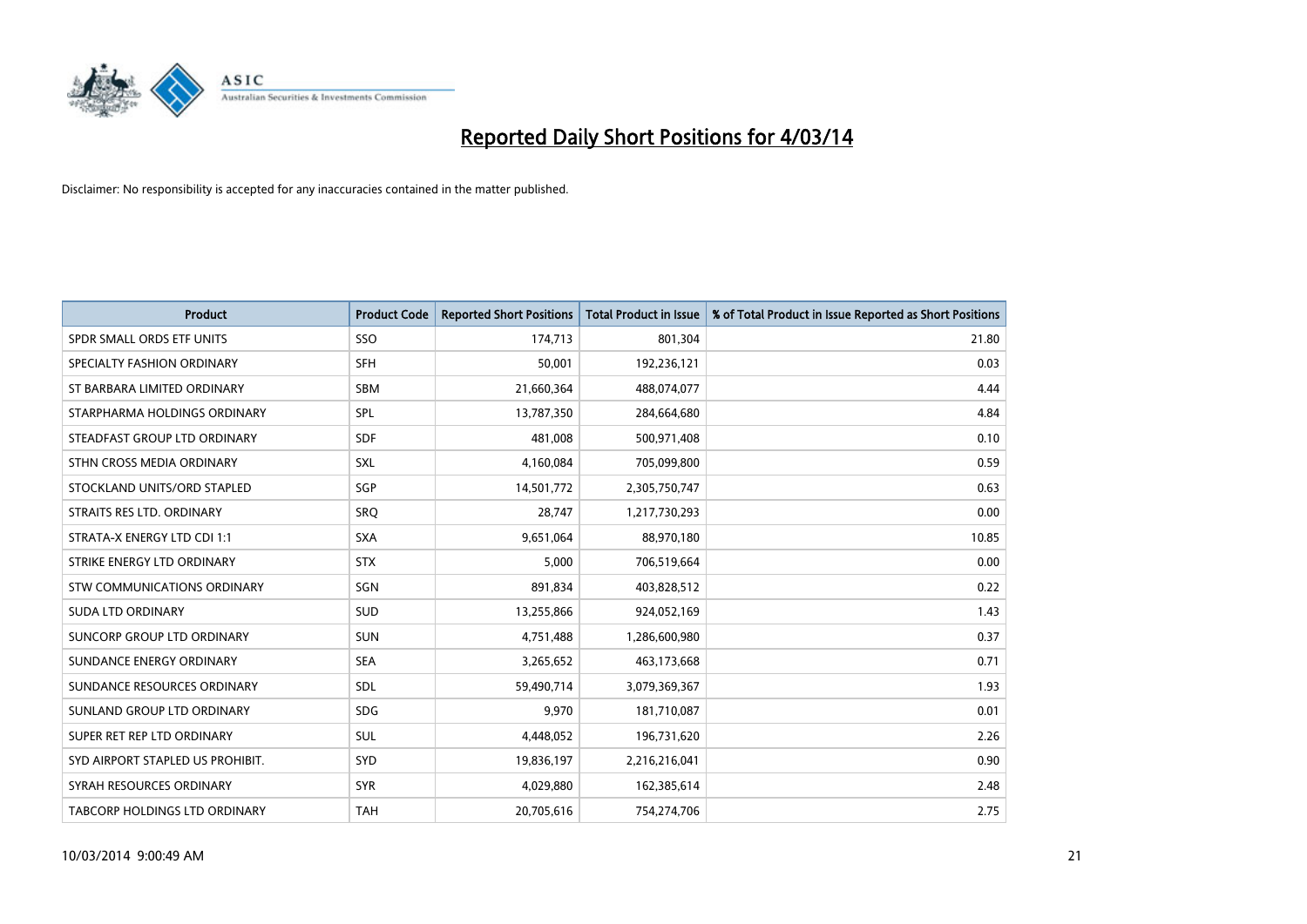

| <b>Product</b>                       | <b>Product Code</b> | <b>Reported Short Positions</b> | <b>Total Product in Issue</b> | % of Total Product in Issue Reported as Short Positions |
|--------------------------------------|---------------------|---------------------------------|-------------------------------|---------------------------------------------------------|
| TAP OIL LIMITED ORDINARY             | <b>TAP</b>          | 771,338                         | 242,237,221                   | 0.32                                                    |
| TASSAL GROUP LIMITED ORDINARY        | <b>TGR</b>          | 36.488                          | 146,507,029                   | 0.02                                                    |
| <b>TATTS GROUP LTD ORDINARY</b>      | <b>TTS</b>          | 13,645,631                      | 1,417,117,821                 | 0.96                                                    |
| TELECOM CORPORATION ORDINARY         | <b>TEL</b>          | 11,972,093                      | 1,824,369,462                 | 0.66                                                    |
| TELSTRA CORPORATION, ORDINARY        | <b>TLS</b>          | 12,717,727                      | 12,443,074,357                | 0.10                                                    |
| <b>TEMPLETON GLOBAL ORDINARY</b>     | <b>TGG</b>          | 1,000                           | 143,849,728                   | 0.00                                                    |
| TEN NETWORK HOLDINGS ORDINARY        | <b>TEN</b>          | 144.671.337                     | 2,630,984,596                 | 5.50                                                    |
| TERANGA GOLD CORP CDI 1:1            | <b>TGZ</b>          | 383,750                         | 109,048,271                   | 0.35                                                    |
| TFS CORPORATION LTD ORDINARY         | <b>TFC</b>          | 70,821                          | 282,157,408                   | 0.03                                                    |
| THE REJECT SHOP ORDINARY             | <b>TRS</b>          | 1,659,294                       | 28,826,248                    | 5.76                                                    |
| THORN GROUP LIMITED ORDINARY         | <b>TGA</b>          | 285,408                         | 149,494,813                   | 0.19                                                    |
| <b>TIGER RESOURCES ORDINARY</b>      | TGS                 | 130,440                         | 803,311,695                   | 0.02                                                    |
| TOLL HOLDINGS LTD ORDINARY           | <b>TOL</b>          | 30,947,680                      | 717,133,875                   | 4.32                                                    |
| TORO ENERGY LIMITED ORDINARY         | <b>TOE</b>          | 1                               | 1,517,991,305                 | 0.00                                                    |
| TOX FREE SOLUTIONS ORDINARY          | <b>TOX</b>          | 2,122,830                       | 133,242,359                   | 1.59                                                    |
| TPG TELECOM LIMITED ORDINARY         | <b>TPM</b>          | 1,089,208                       | 793,808,141                   | 0.14                                                    |
| <b>TRADE ME GROUP ORDINARY</b>       | <b>TME</b>          | 748,056                         | 396,548,005                   | 0.19                                                    |
| TRANSFIELD SERVICES ORDINARY         | <b>TSE</b>          | 37,265,846                      | 512,457,716                   | 7.27                                                    |
| TRANSPACIFIC INDUST, ORDINARY        | <b>TPI</b>          | 20,100,359                      | 1,578,786,704                 | 1.27                                                    |
| TRANSURBAN GROUP TRIPLE STAPLED SEC. | TCL                 | 4,539,923                       | 1,491,855,200                 | 0.30                                                    |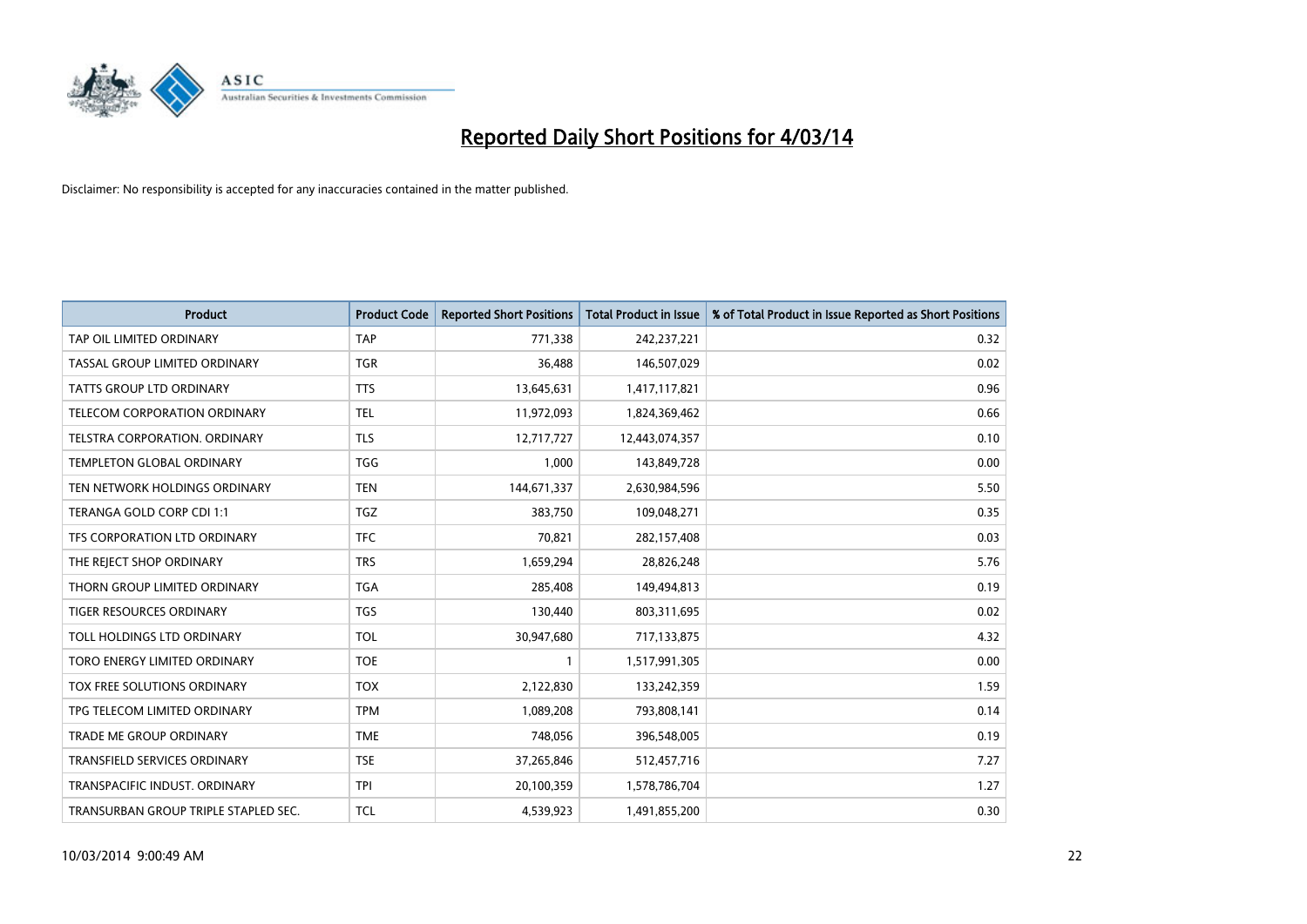

| <b>Product</b>                        | <b>Product Code</b> | <b>Reported Short Positions</b> | <b>Total Product in Issue</b> | % of Total Product in Issue Reported as Short Positions |
|---------------------------------------|---------------------|---------------------------------|-------------------------------|---------------------------------------------------------|
| <b>TREASURY GROUP ORDINARY</b>        | <b>TRG</b>          | 16,011                          | 23,070,755                    | 0.07                                                    |
| TREASURY WINE ESTATE ORDINARY         | <b>TWE</b>          | 41,054,341                      | 647,227,144                   | 6.34                                                    |
| TROY RESOURCES LTD ORDINARY           | <b>TRY</b>          | 4,245,251                       | 168,486,562                   | 2.52                                                    |
| TWENTY-FIRST FOX INC A NON-VOTING CDI | <b>FOXLV</b>        | 389,549                         | 6,568,077                     | 5.93                                                    |
| TWENTY-FIRST FOX INC B VOTING CDI     | <b>FOX</b>          | 1,619,799                       | 188,594,825                   | 0.86                                                    |
| UGL LIMITED ORDINARY                  | UGL                 | 23,836,020                      | 166,511,240                   | 14.31                                                   |
| <b>UXC LIMITED ORDINARY</b>           | <b>UXC</b>          | 831,194                         | 320,706,487                   | 0.26                                                    |
| <b>VEDA GROUP LTD ORDINARY</b>        | <b>VED</b>          | 10,641,877                      | 842,055,406                   | 1.26                                                    |
| VILLA WORLD LTD. ORDINARY             | <b>VLW</b>          | 6,610                           | 93,663,800                    | 0.01                                                    |
| VILLAGE ROADSHOW LTD ORDINARY         | <b>VRL</b>          | 735,806                         | 159,493,510                   | 0.46                                                    |
| <b>VIRGIN AUS HLDG LTD ORDINARY</b>   | <b>VAH</b>          | 81,818,618                      | 3,514,807,839                 | 2.33                                                    |
| <b>VIRTUS HEALTH LTD ORDINARY</b>     | <b>VRT</b>          | 3,007,853                       | 79,536,601                    | 3.78                                                    |
| VISION EYE INSTITUTE ORDINARY         | <b>VEI</b>          | 172,028                         | 160,759,740                   | 0.11                                                    |
| <b>VOCATION LTD ORDINARY</b>          | <b>VET</b>          | 9,371,327                       | 200,000,000                   | 4.69                                                    |
| <b>WATPAC LIMITED ORDINARY</b>        | <b>WTP</b>          | 4,339                           | 184,332,526                   | 0.00                                                    |
| WEBJET LIMITED ORDINARY               | <b>WEB</b>          | 2,628,632                       | 79,397,959                    | 3.31                                                    |
| <b>WESFARMERS LIMITED ORDINARY</b>    | <b>WES</b>          | 5,338,663                       | 1,143,274,951                 | 0.47                                                    |
| WESTERN AREAS LTD ORDINARY            | <b>WSA</b>          | 20,388,146                      | 226,392,226                   | 9.01                                                    |
| WESTERN DESERT RES. ORDINARY          | <b>WDR</b>          | 3,906,216                       | 500,040,257                   | 0.78                                                    |
| WESTFIELD GROUP ORD/UNIT STAPLED SEC  | <b>WDC</b>          | 5,003,861                       | 2,113,501,814                 | 0.24                                                    |